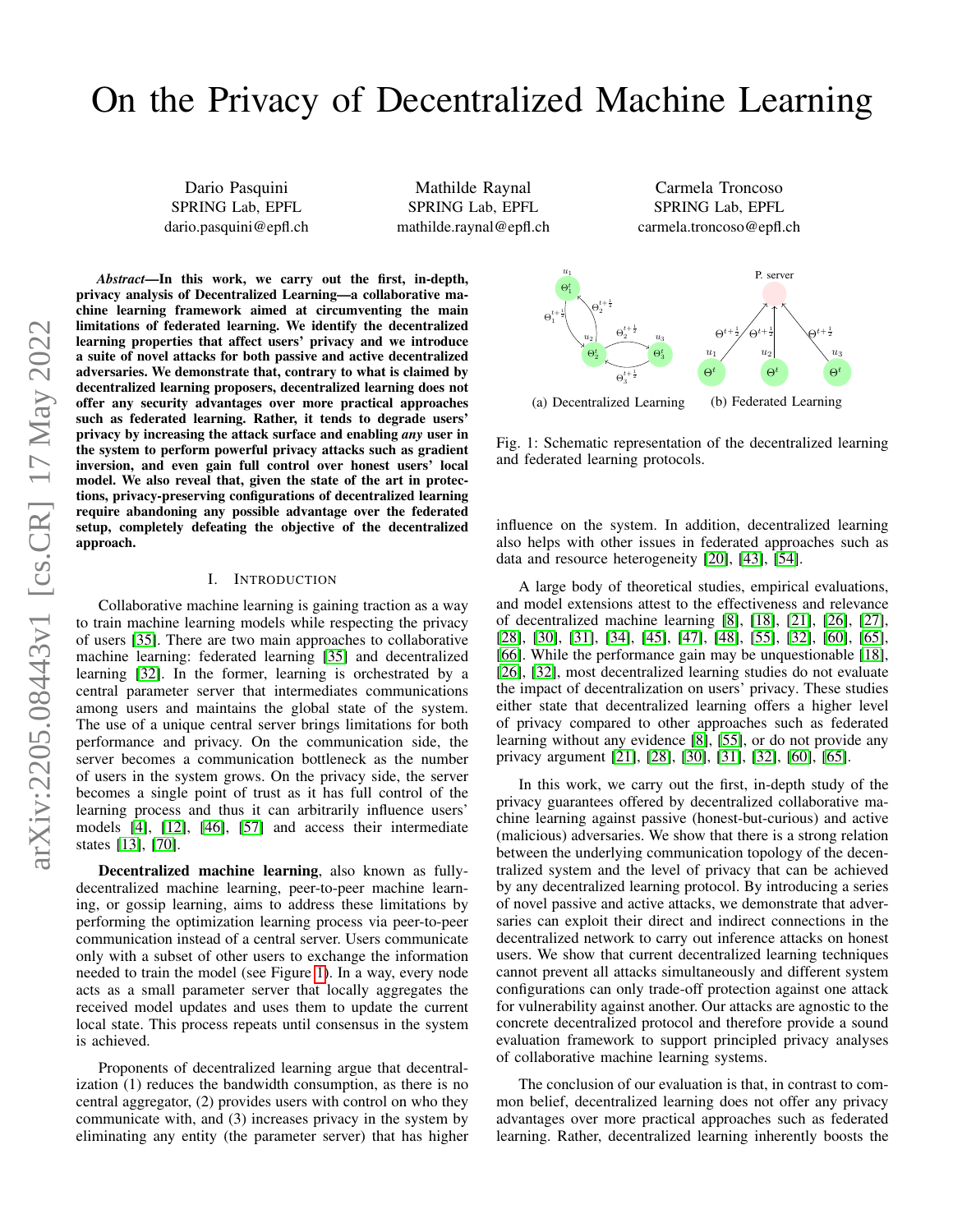capabilities of privacy attackers compared to federated settings. As a result, users in decentralized learning cannot reach the same privacy as users in federated learning neither against passive nor active adversaries. To obtain the same protection as in federated learning, decentralized learning has to be built on a fully-connected communication topology and use expensive aggregation techniques, essentially destroying any advantage of decentralization over the federated approach.

In summary, these are our contributions:

• We provide the first in-depth privacy evaluation of decentralized learning protocols. We show that the capabilities that decentralization grants to adversarial users result in high privacy risk for honest users, generally higher than in federated learning, against active and passive attackers.

• We characterize the factors that lead to privacy leakage. We show that they are deeply dependent on the connectivity of the underlying communication topology. We propose a suite of attacks that exploit these factors to learn information about the users' private training sets. We show that the solutions against these attacks are in conflict: the solutions to eliminate one factor augment the other; leaving little space to build efficient privacy-preserving decentralized systems.

• We discuss the applicability and limitations of current mitigations aimed at improving privacy in decentralized learning. We show that, in their current state, they are not sufficient to close the privacy gap between the decentralized and federated setup. Finally, we draw attention to the practical challenges that need to be addressed to deploy truly privacy-preserving decentralized learning.

*Organization:* We start in Section [II,](#page-1-0) where we briefly survey collaborative machine learning and define the notation we use within the paper. Section [III](#page-1-1) follows by formalizing our evaluation setup. In Section [IV,](#page-3-0) we abstract the main sources of privacy leakage of decentralized learning protocols. In Section [V,](#page-4-0) we analyze the security of the decentralized protocol against passive (honest-but-curious) adversaries. Section [VI](#page-8-0) extends the analysis to active (malicious) adversaries. Section [VII](#page-11-0) surveys the main, privacy-related, open problems in decentralized learning. Section [VIII](#page-12-0) concludes the paper, with Appendices containing additional material. In the paper, background and analysis of previous works are provided, when necessary, within the respective sections.

#### II. COLLABORATIVE MACHINE LEARNING

<span id="page-1-0"></span>Collaborative machine learning enables a set of  $n$  distributed *users*  $V$  to train a shared model  $f$  defined by a set of parameters  $\Theta$ . Each client  $v \in V$  that participates in the training protocol with a set of training instances  $X_v$ . This training dataset must be kept private, i.e., it must not be directly shared with any other party running the protocol. Parties involved in the training should not learn anything about each other's training set besides what can be inferred from the final model. In this paper, we limit our privacy definition to the privacy of this training set, and not other attributes that could be learned about users (e.g., location [\[6\]](#page-13-13) or device type).

The shared model  $f$  is typically trained using a distributed version of Stochastic Gradient Descent (SGD). In this version, information about users' training sets is iteratively propagated via *model updates*. These updates are intermediate outputs of the local optimization process e.g., gradients or parameters [\[35\]](#page-14-0), [\[32\]](#page-13-0) obtained after one or more local SGD steps. Users receive updates from other users via direct connections in a peer-to-peer fashion, or indirectly through other parties (typically a server). Users combine the received updates with their local state to compute their local model. Eventually, users share a generalized model capturing information from all users in  $V$ .

# *A. Decentralized Learning*

In decentralized learning, users are directly connected to each other in a peer-to-peer fashion. They solve the (distributed) optimization learning problem through gossip communication. We model users' connections as an *undirected* graph G, where users are nodes and communication links are edges (Figure [1a\)](#page-0-0). We refer to this graph as *communication topology* or simply *topology*. At each training step, users aggregate the model updates received from their *neighbors*, locally apply one or more optimization steps using their local training dataset, and broadcast their adjusted model parameters (Figure [1a\)](#page-0-0). During these steps, users have a local view of the current parameters different from other users. Eventually, after a suitable number of communication rounds, users converge to a global set of parameters. When users achieve a global status, we say they achieved *consensus*.

There exists a large body of studies on decentralized learning [\[2\]](#page-13-14), [\[3\]](#page-13-15), [\[10\]](#page-13-16), [\[11\]](#page-13-17), [\[17\]](#page-13-18), [\[26\]](#page-13-8), [\[30\]](#page-13-11), [\[31\]](#page-13-12), [\[45\]](#page-14-7), [\[47\]](#page-14-8), [\[48\]](#page-14-9), [\[51\]](#page-14-14), [\[55\]](#page-14-10), [\[32\]](#page-13-0), [\[59\]](#page-14-15), [\[63\]](#page-14-16), [\[66\]](#page-14-13), [\[67\]](#page-14-17), [\[68\]](#page-14-18). These works improve different aspects of decentralized learning, among others scalability, asynchronicity and data heterogeneity.

# *B. Federated Learning*

In federated learning [\[35\]](#page-14-0) users learn the model via a central *parameter server* that iteratively aggregates and synchronizes model updates (Figure [1b\)](#page-0-0). At each training step, users download the global model from the server and locally apply one or more local training steps. Users then send the model updates (e.g., accumulated gradients/weights) to the server. The server aggregates the user's inputs into a single update and apply it to the global model parameters.

In federated learning, there is no direct communication among users. Thus, they do not have direct access to each other's model updates. They only receive information about other users contributions in aggregated form from the parameter server, and cannot distinguish individual contributions or their sources. Contrary to decentralized learning, in federate learning users share the same global state throughout the whole training process.

## III. EVALUATION SETUP

<span id="page-1-1"></span>Our privacy evaluation of decentralized learning is designed as a comparative analysis with federated learning. In this section, we formalize the privacy notion we evaluate in this paper. We also introduce the decentralized and federated learning protocols targeted by our analysis and describe how we parametrize them in our evaluation. We provide more details about our setup in Appendix [B.](#page-15-0)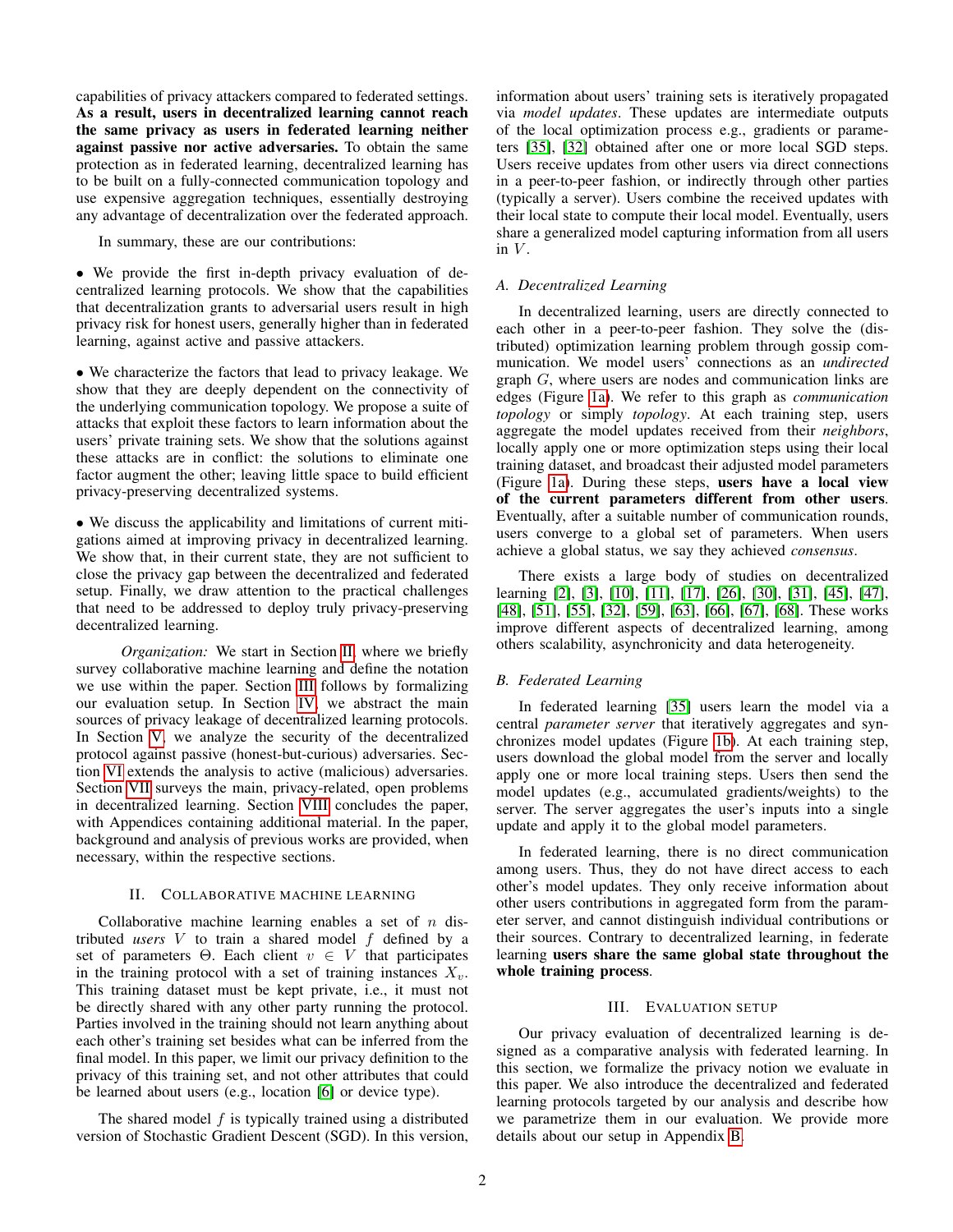Privacy risk. Collaborative learning aims to keep the users' training sets private, i.e., minimize the risk that examples in this set become known to others. In this paper, we quantify the privacy risk using *Membership Inference Attacks* (MIAs).

We define a privacy metric based on the "*label-informed*" entropy introduced by Song et al. [\[53\]](#page-14-19). Given a set of model parameters  $\Theta$ , a local training set X, and a test set  $\mathcal O$  s.t.  $X \cap \mathcal{O} = \emptyset$  and  $|X| = |\mathcal{O}| = m$ , we estimate the privacy risk as the accuracy of the membership inference attack over the sets  $X$  and  $\mathcal{O}$ :

$$
M(\Theta, X, \mathcal{O}) = \frac{1}{2 \cdot m} \sum_{i=0}^{m-1} [MIA_{\Theta}(X_i) + \neg MIA_{\Theta}(\mathcal{O}_i)] \tag{1}
$$

with 
$$
MIA_{\Theta}(x) = \xi(f_{\theta}(x)) < \rho,
$$
 (2)

where  $\xi$  is the label-informed entropy [\[53\]](#page-14-19) and  $\rho$  is a threshold.

Intuitively, M measures the average margin that separates members from non-members instances. Higher values of M indicate that the model  $f$  behaves very differently for members and non-members, and thus the attacker can easily identify training set samples. Low values of  $M$  indicate that the model f behaves comparably on member and non-member inputs, hindering membership inference.

For convenience, in our evaluation we subtract the random guessing baseline (0.5) from the accuracy so that the results we report are centered in 0.

|                | <b>Data:</b> Initial parameters: $\Theta_n^0$ , local training set: $X_v$ , weight matrix:                                                                                                                                                                                                              |  |  |
|----------------|---------------------------------------------------------------------------------------------------------------------------------------------------------------------------------------------------------------------------------------------------------------------------------------------------------|--|--|
|                | w, consesus step: $\eta$                                                                                                                                                                                                                                                                                |  |  |
|                | 1 for $t \in [0, 1, \dots]$ do                                                                                                                                                                                                                                                                          |  |  |
|                | $*$                                                                                                                                                                                                                                                                                                     |  |  |
|                |                                                                                                                                                                                                                                                                                                         |  |  |
|                | $\begin{array}{ll} \mathbf{2} & \left\langle \begin{array}{c} \star \text{ Local optimization step}\\ \xi_v^t \sim X_v; \end{array}\right.\\ \mathbf{3} & \left. \begin{array}{c} \theta_v^{t+\frac{1}{2}} = \Theta_v^t - \eta \nabla_{\Theta_v^t}(\xi_v^t,\Theta_v^t); \end{array}\right. \end{array}$ |  |  |
|                | /* Communication with neighbors<br>$\star$ .                                                                                                                                                                                                                                                            |  |  |
| $\overline{4}$ | for $u \in N(v)/\{v\}$ do                                                                                                                                                                                                                                                                               |  |  |
| 5              | send $\Theta_v^{t+\frac{1}{2}}$ to u;<br>receive $\Theta_u^{t+\frac{1}{2}}$ from u;                                                                                                                                                                                                                     |  |  |
| 6              |                                                                                                                                                                                                                                                                                                         |  |  |
| $\overline{7}$ | end                                                                                                                                                                                                                                                                                                     |  |  |
|                | /* Model updates aggregation<br>$\star$                                                                                                                                                                                                                                                                 |  |  |
| $\bf{8}$       | $\Theta_v^{t+1} = \frac{1}{ \mathbf{N}(v) } \sum_{u \in \mathbf{N}(v)} \Theta_u^{t+\frac{1}{2}};$                                                                                                                                                                                                       |  |  |
| 9              | end                                                                                                                                                                                                                                                                                                     |  |  |

<span id="page-2-0"></span>Algorithm 1: Training protocol for every decentralized user  $v \in V$ .

Decentralized learning protocol. We target our privacy analysis on a decentralized learning protocol based on the seminal *D-PSGD* protocol by Lian et al. [\[32\]](#page-13-0). This protocol provides the same core functionality and properties as the bulk decentralized protocols that can be found in the literature [\[2\]](#page-13-14), [\[11\]](#page-13-17), [\[21\]](#page-13-7), [\[26\]](#page-13-8), [\[30\]](#page-13-11), [\[31\]](#page-13-12), [\[34\]](#page-14-6), [\[51\]](#page-14-14), [\[60\]](#page-14-11), [\[63\]](#page-14-16), [\[67\]](#page-14-17), and thus serves as a representative abstraction of the state of the art. Additionally, it allows us to carry out a straightforward comparison with federated learning protocols.

In *D-PSGD*, the *n* users agree on a communication graph  $G$ , and on the training setup (e.g., architecture, hyperparameters, and initial parameters). Then, every user  $v$  runs Algorithm [1](#page-2-0) in parallel. This algorithm, consists of three steps: *1. Local training.* Users perform local training to update their local state. They sample a mini-batch  $\xi$  from their local training set and apply gradient descent on their local view of the model parameters. The result is an intermediate model  $\Theta_v^{t+\frac{1}{2}}$  that we refer to as *model update*.

2. State Sharing. Users share their model updates  $\Theta_{v}^{t+\frac{1}{2}}$  with their neighbors, and receive their neighbors' updates (line 4 in Algorithm [1\)](#page-2-0). Hereafter, we use the notation  $N(v)$  to refer to the set of neighbors of node  $v$ . where we always consider  $v \in \mathbf{N}(v)$ .

*3. Aggregation.* Users compute their new model by aggregating *all* their neighbor's updates with their local one. The aggrega-tion is the average of the model parameters.<sup>[1](#page-2-1)</sup>

<span id="page-2-2"></span>This algorithm repeats until nodes converge in a consensus state [\[32\]](#page-13-0), [\[26\]](#page-13-8). We measure the consensus distance  $C$  among nodes as the average, pairwise discrepancy among local parameters at the time t:

<span id="page-2-3"></span>
$$
C(t) = \frac{\sum_{v \in V} \sum_{u \in V/\{v\}} ||\Theta_v^t - \Theta_u^t||^2}{|V|^2 - |V|}.
$$
 (3)

Intuitively, large values of  $C$  indicate that there is a large discrepancy among users' local parameters. Small values of  $C$  indicate that users have similar local models. We say that the system has found consensus when  $C(t) < \epsilon$ , for a small enough  $\epsilon$ .

Following the most relevant works in decentralized learning [\[3\]](#page-13-15), [\[10\]](#page-13-16), [\[11\]](#page-13-17), [\[17\]](#page-13-18), [\[26\]](#page-13-8), [\[55\]](#page-14-10), [\[32\]](#page-13-0), [\[63\]](#page-14-16), we assume the communication graph to be fixed, i.e., the links among nodes do not change over time and users do not drop-off in the middle of a round. We also assume users to agree on the initial parameters of the local models before the training and to start with the same state  $\Theta_v^0$  [\[26\]](#page-13-8), [\[32\]](#page-13-0).

COMMUNICATION TOPOLOGY Within our privacy analysis, we consider three classes of communication topology:

*Torus.* In this regular topology, every user is connected with four other nodes. It represents the best-case scenario for the decentralized learning given its good mixing properties and higher spectral gap that allow for fast convergence and efficient communication [\[26\]](#page-13-8). We consider torus graphs with different numbers of nodes and we refer to them as *torus-*n, where n is the number of nodes.

*Random Regular.* We build graphs G in which, for a given number of nodes  $n$  and a degree  $d$ , every node has degree  $d$ . Random regular topologies enable us to analyze the impact of the density of connections  $(d)$  on the privacy of decentralized learning. We refer to these graphs as *regular-*(n, d).

*Davis Southern women social network.* This topology, used by Koloskova et al [\[26\]](#page-13-8), simulates an unstructured, more natural communication topology such as the one generated by users in a cross-device setting. This social network has 32 users and a heterogeneous degree distribution among nodes with an average degree of 5.74. We refer to this topology as *social-32*.

Federated Learning protocol. We take the Federated Averaging (FedAVG) [\[35\]](#page-14-0) protocol as representative of federated learning algorithms in the literature. We target FedAVG in a

<span id="page-2-1"></span><sup>&</sup>lt;sup>1</sup>We assume model updates to have equal weights, though in general the aggregation of line 8 can be expressed via a weighted sum.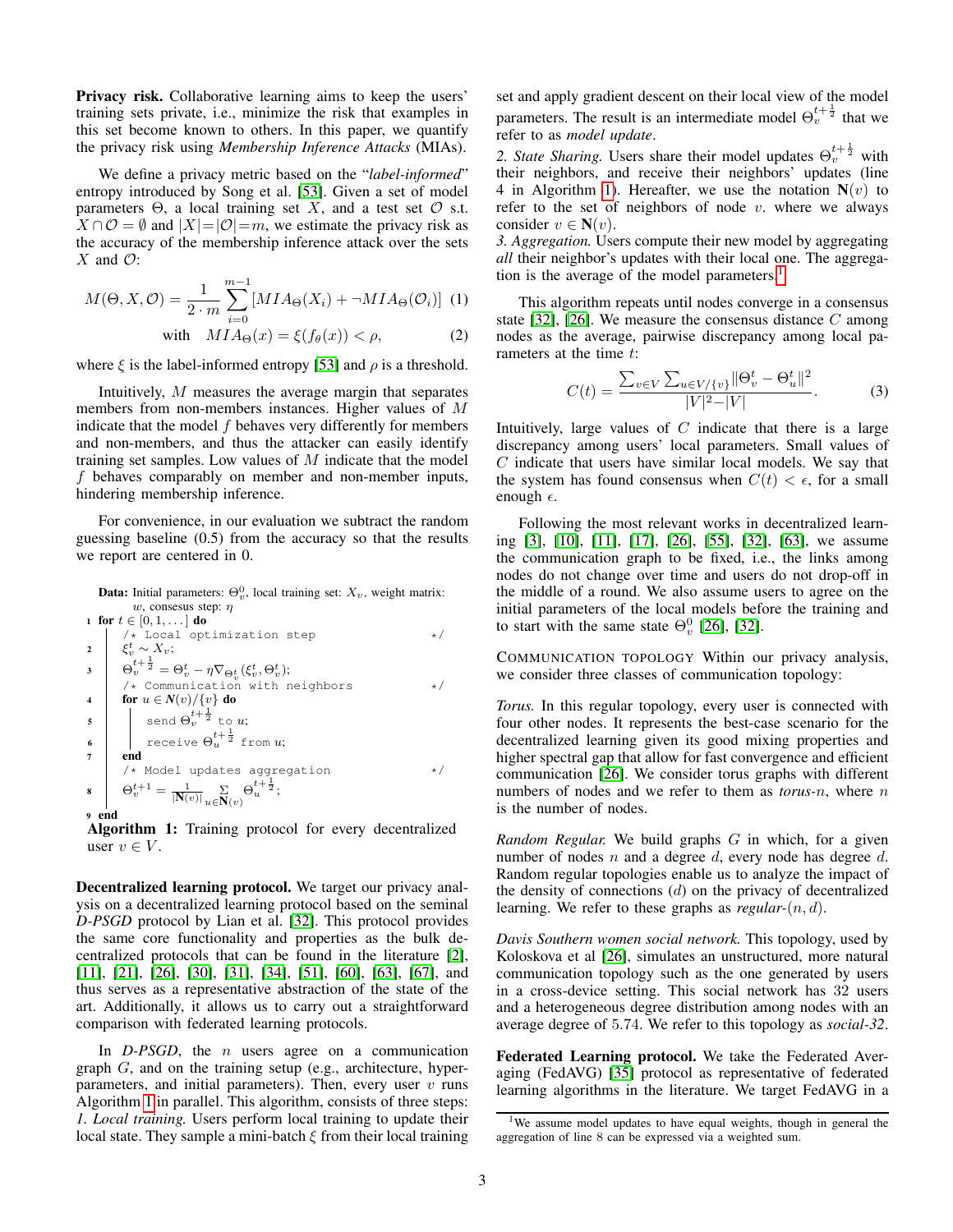<span id="page-3-1"></span>

Fig. 2: Average loss of  $u_1$ 's local model computed on every local training set.

cross-silo setting, where the number of users is fixed and users cannot drop-off the protocol, which matches the functionality of *D-PSGD*, to be able to perform a fair comparison between the two protocols. As in Algorithm [1,](#page-2-0) we force users' local training step to be computed on a single, random batch per round. Under this configuration, algorithm [1](#page-2-0) becomes functionally equivalent to FedAVG when the graph  $G$  is complete (i.e., when every user is connected to everyone else).

Datasets and architecture. In our experiments, we use the training sets CIFAR-10 and CIFAR-100 [\[29\]](#page-13-19). As in [\[26\]](#page-13-8), we assume the best-case scenario for the partition of the training set among users: the local training set is uniformly distributed among nodes. We use a ResNet20 [\[16\]](#page-13-20) as architecture, with the same hyper-parameters for both the decentralized and federated settings. We report results obtained on different architectures in Appendix [D-B.](#page-16-0)

## <span id="page-3-0"></span>IV. ADVERSARIAL ADVANTAGE POINTS IN DECENTRALIZED LEARNING

In this section, we identify characteristics of decentralized learning that grant more powerful capabilities to adversaries than those that adversaries can have in a federated learning scenario. In Sections [V](#page-4-0) and [VI,](#page-8-0) we demonstrate how adversaries can exploit these characteristics to breach the privacy of users participating in the system.

#### *A. Local generalization.*

Generalization is pivotal to protect the privacy of the training set against attacks based on the model behavior. While well-generalized models may still leak information about the underlying training set [\[62\]](#page-14-20), [\[33\]](#page-14-21), it has been demonstrated that poor generalization significantly increases the privacy risk [\[52\]](#page-14-22).

Generally speaking, good generalization in collaborative machine learning is achieved when the number of users participating in the learning protocol is maximized: the more users involved in training the machine learning model, the less information about a single individual can be retrieved from this model [\[41\]](#page-14-23). This holds both for intermediate models shared throughout the protocol, and for the final model obtained at the end of the training.

Federated learning maximizes generalization in this respect: the central server ensures that every state of the global model is computed using *all* the n available model updates, and every model update contributes equally at this computation. In the decentralized setting, every user has a different local state. This state is a function of the models of all other users in the system, but not all users contribute equally. In fact, the contribution of user  $u_i$ 's model on user  $u_i$ 's local parameters depends on the distance between those users in the communication topology. The strength with which updates influence other users' models decays exponentially with the number of intermediary users, as they are transmitted mixed with those intermediary users' models.

This intuition is captured by the chain-like topology of Figure [2](#page-3-1) (top) in which  $u_1$ , the first user in the chain, only has one direct neighbor and the rest of the users in the system are more than one hop away. Here, user  $u_1$  only receives the updates produced by  $u_5$  after they have been propagated through all the other users in the chain. When  $u_5$ 's update reaches  $u_1$  the strength of its signal is reduced by a factor  $\frac{1}{2} \cdot \frac{1}{2} \cdot \frac{1}{2} = \frac{1}{16}$  due to the aggregation rule (line 8 Algorithm [1\)](#page-2-0). In contrast, in federated learning every pair of users is virtually separated by a single hop: the server.

This slow propagation results in practice in the local state of users being often dominated by its own training set and that of their neighbors. We illustrate this effect in Figure [2](#page-3-1) (bottom), where we report the average loss given from  $u_1$ 's local model on the local training sets of other users. The loss increases with distance between  $u_1$  and the owner of the local training set. We refer to this phenomenon in decentralized learning as "*local generalization*" in contrast to "*global generalization*" offered by federated learning.

Due to local generalization, users' intermediate states carry more information about their own local training set than other users' training sets in the system. While this may be not a problem for the effectiveness of training, it introduces a privacy risk when local states are shared with other users in the system. The ability to access those poorly generalized models gives a substantial advantage to adversarial users. This advantage can only be reduced by reducing the average distance between each pair of users, or, more pragmatically, increasing the number of neighbors of each node, i.e., reducing the impact of local generalization. In the best case, when all nodes are connected to each other, local generalization becomes global generalization throughout the training process, equivalently to federated learning.

# *B. System knowledge.*

Unfortunately, dense topologies in which users have a large number of neighbors have negative implications for performance and security. On the performance side, dense topologies increase the communication overhead of users, defeating the fundamental objective of decentralized protocols: decreasing the overall consumed bandwidth. On the security side, dense topologies increase malicious users' visibility of the state of the system, providing them with additional information to launch privacy attacks.

When users observe individual model updates produced by their neighbors in a decentralized learning system (Figure [1a\)](#page-0-0), they end up with different views of the system. Such partial view of the system allows an attacker to isolate information produced by individual users from the global state, and thus reverse the benefits of generalization on users' privacy. We call this adversarial capability unique to decentralized learning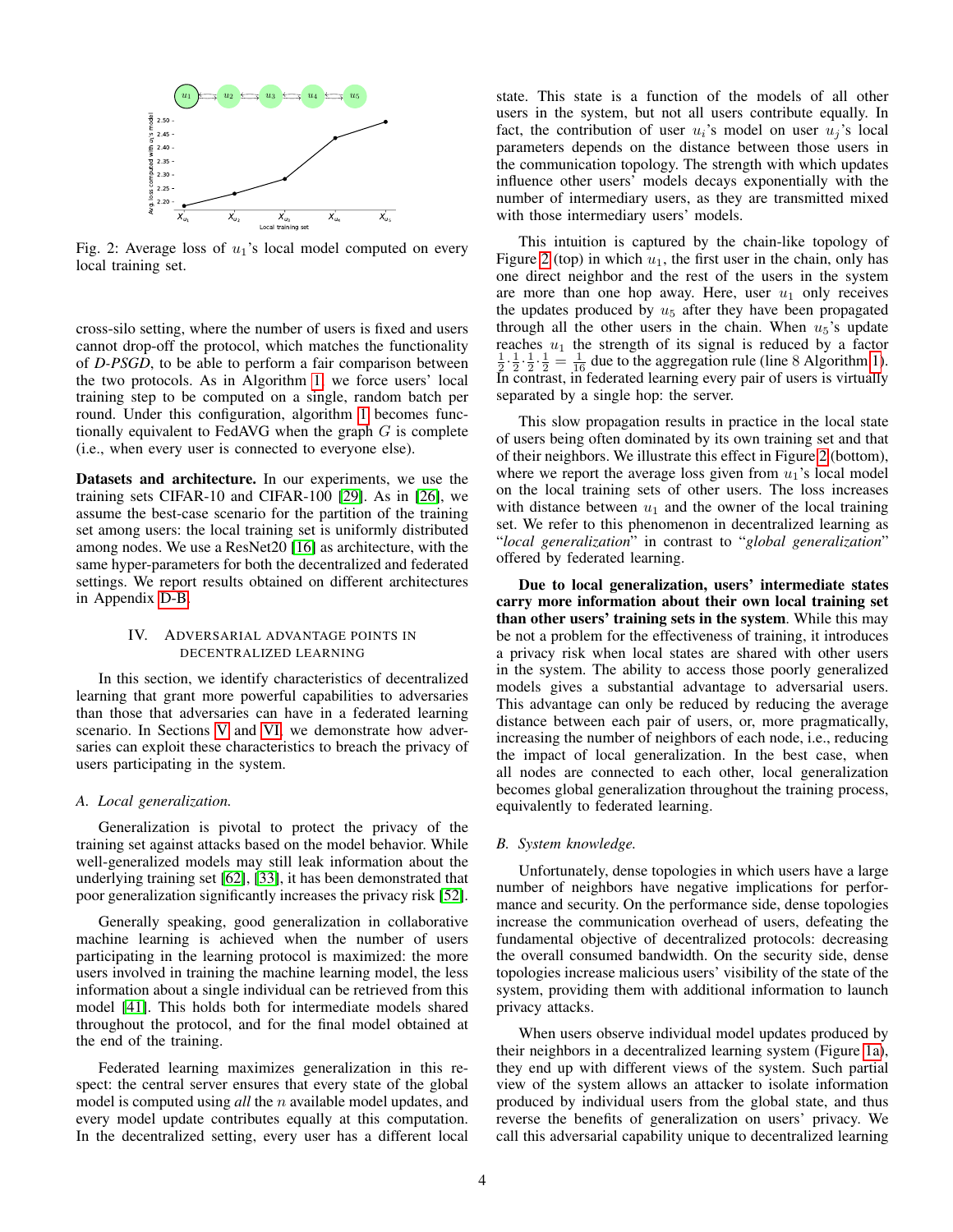<span id="page-4-2"></span>

Fig. 3: Average privacy risk of model updates generated by decentralized users on regular graphs with increasing density (CIFAR-100).

"*system knowledge*". In Sections [V-A2,](#page-5-0) [V-B1](#page-6-0) and [VI-B1,](#page-10-0) we introduce attacks showing how an attacker node can exploit this capability to reduce users' privacy beyond simply exploiting the local generalization phenomenon.

We conclude that, unfortunately, generalization and system knowledge are in direct opposition. Increasing the number of users' neighbors to reduce the risks introduced by local generalization inherently increases users' capability to learn more about the system, boosting their adversarial capabilities. In this paper, we show that this intrinsic trade-off fundamentally limits the privacy achievable by users in decentralized learning both against passive and active adversaries.

#### <span id="page-4-0"></span>V. PRIVACY AGAINST PASSIVE ADVERSARIES

In this section, we evaluate the privacy protection provided by decentralized learning against a passive (honestbut-curious) attacker who wants to infer information about private training sets of other users in the system. This attacker does not deviate from the execution described in Algorithm [1.](#page-2-0) They can only passively observe the model updates received during the normal execution of the protocol and process them in an arbitrary way. They cannot forge adversarial model updates, and cannot change the loss function of the model or tamper with their local training set. Additionally, we assume a weak adversary, who has no auxiliary information about other users or the underlying system. We evaluate users' privacy loss against *adversarial neighbors* i.e., adversaries directly connected to the victim.

Remark: By definition, as the communication topology is connected [\[26\]](#page-13-8), [\[26\]](#page-13-8), [\[30\]](#page-13-11), [\[31\]](#page-13-12), every user has at least one neighbor. Therefore, decentralized learning is required to guarantee privacy against adversarial neighbors as a cardinal property of the protocol. Note that the only scenario that allows decentralized users to rule out adversarial neighbors is when trust is introduced in system; that is, users assume that all their neighbors are honest.

#### <span id="page-4-4"></span>*A. Decentralized user vs Federated user*

In this section, we first compare the adversarial capabilities of decentralized users against the ones of federated users. We then extend this comparison to the federated parameter server.

<span id="page-4-3"></span>*1) Inference on Received Model Updates:* We now demonstrate the privacy risk inherent to sharing updates from models that suffer from local generalization (see Section [IV\)](#page-3-0) against a passive adversary.

Let  $\tilde{a}$  be a passive adversary with a set of neighbors  $N(\tilde{a})$ . For every target user  $v \in \mathbf{N}(\tilde{a})$ ,  $\tilde{a}$  receives a model update  $\Theta_{v}^{t+\frac{1}{2}}$ . The received model update  $\Theta_{v}^{t+\frac{1}{2}}$  is a valid set of parameters for the current model  $f$ . Therefore, the attacker can directly attack  $\Theta_v^{t+\frac{1}{2}}$  to infer information about v in a whitebox setting. In Figure [4](#page-5-1) we report the privacy risk measured on the received model updates ("*Received model*", red line), and the privacy risk measured on a federated leaning equivalent set up – same number of users and same local training set partition ("*Global model*", blue line). For federated learning we measure the privacy risk on the only state of the system observable by users: the global state of the model provided by the federated parameter server. We quantify the privacy risk (y-axis) as the normalized MIA accuracy computed via Eq [1](#page-2-2) averaged across all the attacker's neighbors:

$$
\frac{1}{|\mathbf{N}(\tilde{a})|-1} \sum_{\mathbf{N}(\tilde{a})/\tilde{a}} M(\Theta_v^{t+\frac{1}{2}}, X_v, \mathcal{O}).
$$
 (4)

The plots x-axis, represents the global generalization error  $g_{err}(t)$  of the system at iteration t i.e., the *overfitting* measured on the average of users' local parameters<sup>[2](#page-4-1)</sup>. We compute  $g_{err}(t)$ as:

$$
g_{err}(t) = acc(X, \Theta^t) - acc(\mathcal{O}, \Theta^t), \tag{5}
$$

where,  $\Theta^t = \frac{1}{|V|} \sum_{v \in V} \Theta_v^t$  is the global state of the system,  $X = \bigcup_{v \in V} X_v$  is the union of all the local training sets, and  $\mathcal O$  is a test set completely disjointed from X.

For each combination of topology and dataset, Figure [4](#page-5-1) shows the average results over 16 runs. In each run we select the malicious user uniformly at random. The halo around the curves captures the standard deviation. Additionally, we report the consensus distance (gray dotted line) for the decentralized learning runs, computed using Eq. [3.](#page-2-3)

As we see in the figure, in decentralized learning, the privacy risk associated with the model updates shared by users ("*Received model*") is a function of the generalization error and the consensus distance. Naturally, the larger the generalization error (i.e., the more overfitting), the larger the privacy risk. But this risk also increases with the consensus distance. This follows from the local generalization phenomenon (see Section [IV\)](#page-3-0): large consensus distance indicates that information is still not uniformly propagated in the system, thus updates carry significantly more information about the local training sets than sets from other users. More critically, this happens even when the generalization error is close to 0 (leftmost parts of the plots). Thus, even when a decentralized system has perfect generalization, sharing model updates puts the privacy of users at risk. As expected, at the same level of generalization error, the privacy risk approaches zero when we evaluate it on the global model in federated learning instead.

When the system reaches consensus (rightmost part of the plots), as anticipated in Section [IV,](#page-3-0) the privacy risk of decentralized and federated approaches converge. This indicates that,

<span id="page-4-1"></span><sup>&</sup>lt;sup>2</sup>In federated learning, this is simply the global model as  $\forall v \in V \Theta^t = \Theta_v^t$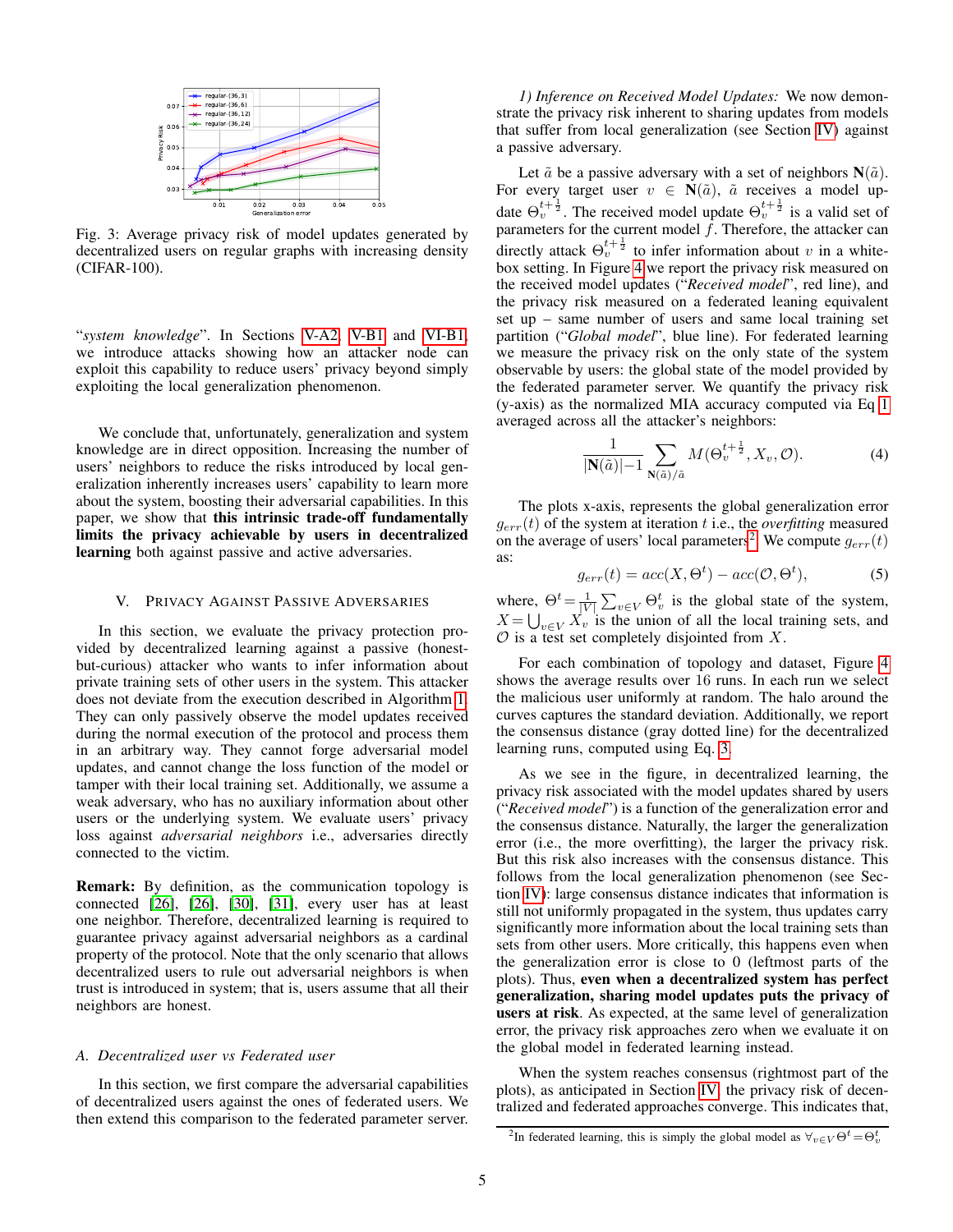<span id="page-5-1"></span>

The shaded regions represent the standard deviation over 16 runs.

<span id="page-5-4"></span>

Fig. 5: Privacy risk as a function of generalization error and consensus distance for the received and marginalized model. Setup: torus-36 on CIFAR-100.

regardless of their direct or indirect connectivity, the attacker is eventually able to learn the same amount of information about all the users' private training sets in the system. We conclude that decentralized learning does not offer better privacy than federated learning even if neighbors are fully trusted by the user. Indeed, as soon as the network reaches consensus and the adversary has access to the final global model, non-neighbor adversaries can obtain the same amount of information on users as in federated learning. Moreover, once consensus is reached, global generalization error (i.e., overfitting) reaches its highest level and, therefore, the highest level of privacy risk for the global model.

As we argue in Section [IV,](#page-3-0) the harmful effect of local generalization on the privacy risk can be reduced if the density of the communication topology increases. This is visible in Figure [3,](#page-4-2) where we evaluate the effect of density on the privacy risk using random regular topologies with increasing density (*regular*-(36, d) with  $d \in \{3, 6, 12, 24\}$ ). As the density increases, models generalize faster and the privacy risk reduces. We observe similar results when evaluating a *torus*-64 topology, which we show in Appendix [D-A.](#page-16-1)

Next, we demonstrate how a decentralized adversary can further increase the inherent privacy risk in the shared model updates by exploiting system knowledge (see Section [IV\)](#page-3-0).

<span id="page-5-0"></span>*2) Inference on Functionally Marginalized Model Updates:* A passive decentralized adversary that has access to model updates produced by different users can use these multiple views of the system to "de-noise" the information received from honest users, magnifying information leakage. To demonstrate this capability, we introduce a novel attack that we call "*functional marginalization*".

Functional marginalization exploits the fact that the local model of user  $v$  can be factorized into two core components:

<span id="page-5-2"></span>
$$
\Theta_v^t \approx \mathring{\Theta}_v^t + \Theta_{V/v}^t,\tag{6}
$$

where  $\dot{\Theta}^t_v$  represents the contribution of the local training set of the node  $\hat{v}$ , whereas  $\Theta_{V/v}^t$  captures the contributions of all other nodes in the system.

Having enough information about  $\Theta_{V/v}^t$ , and knowing  $\Theta_v^t$ , the adversary could marginalize the term  $\dot{\Theta}_v^t$  in Eq [6.](#page-5-2) Exactly recovering the term  $\Theta_{V/v}^{\overline{t}}$  is unfeasible. However, the adversary can obtain a rough approximation of it. Given a neighbor victim  $v$ , an attacker  $\tilde{a}$  can approximate the global functionality of the system  $\Theta_{V/v}^t$  from the model updates received from other neighbors. The adversary estimates the global functionality as the average of all parameters they receive, excluding the victim's:

$$
\Theta_{V/v}^{t} = \frac{\sum_{u \in \mathbf{N}(\tilde{a})/v} \Theta_{u}^{t + \frac{1}{2}}}{|\mathbf{N}(\tilde{a})|}.
$$
\n(7)

Then, by removing the approximated global functionality component from the victim's model update,  $\tilde{a}$  isolates the victim's contribution:

<span id="page-5-3"></span>
$$
\mathring{\Theta}^t_v = |\mathbf{N}(\tilde{a})| \cdot (\Theta^{t + \frac{1}{2}}_v - \Theta^t_{V/v}). \tag{8}
$$

This process can also be seen as reversing the aggregation operation in line 8 in Algorithm [1](#page-2-0) by pulling out the term  $\Theta_v^{t+\frac{1}{2}}$  from the averaged model  $\Theta_v^{t+1}$ .

As the recovered "functionally marginalized model"  $\mathring{\Theta}_v^t$  is a function of just the local training set of  $v$ , the adversary can use it to obtain better results than when attacking  $\Theta_v^{t+\frac{1}{2}}$ , which has contributions from other users. We show this improvement in Figure [4](#page-5-1) ("*Marginalized model*", purple line).

The improvement, however, is not consistent. Recall that the privacy risk is a function of the global generalization error and the consensus distance. When the consensus distance is high (leftmost part of the plots), the information received is not an accurate representation of the global functionality  $\Theta_{V/v}^t$ . Thus, the marginalized model  $\Theta_v^t$  may not be a good representation of the victim's local training set and the attack performs worse than on the received model. As the consensus distance C decreases (rightmost part of the plots), the privacy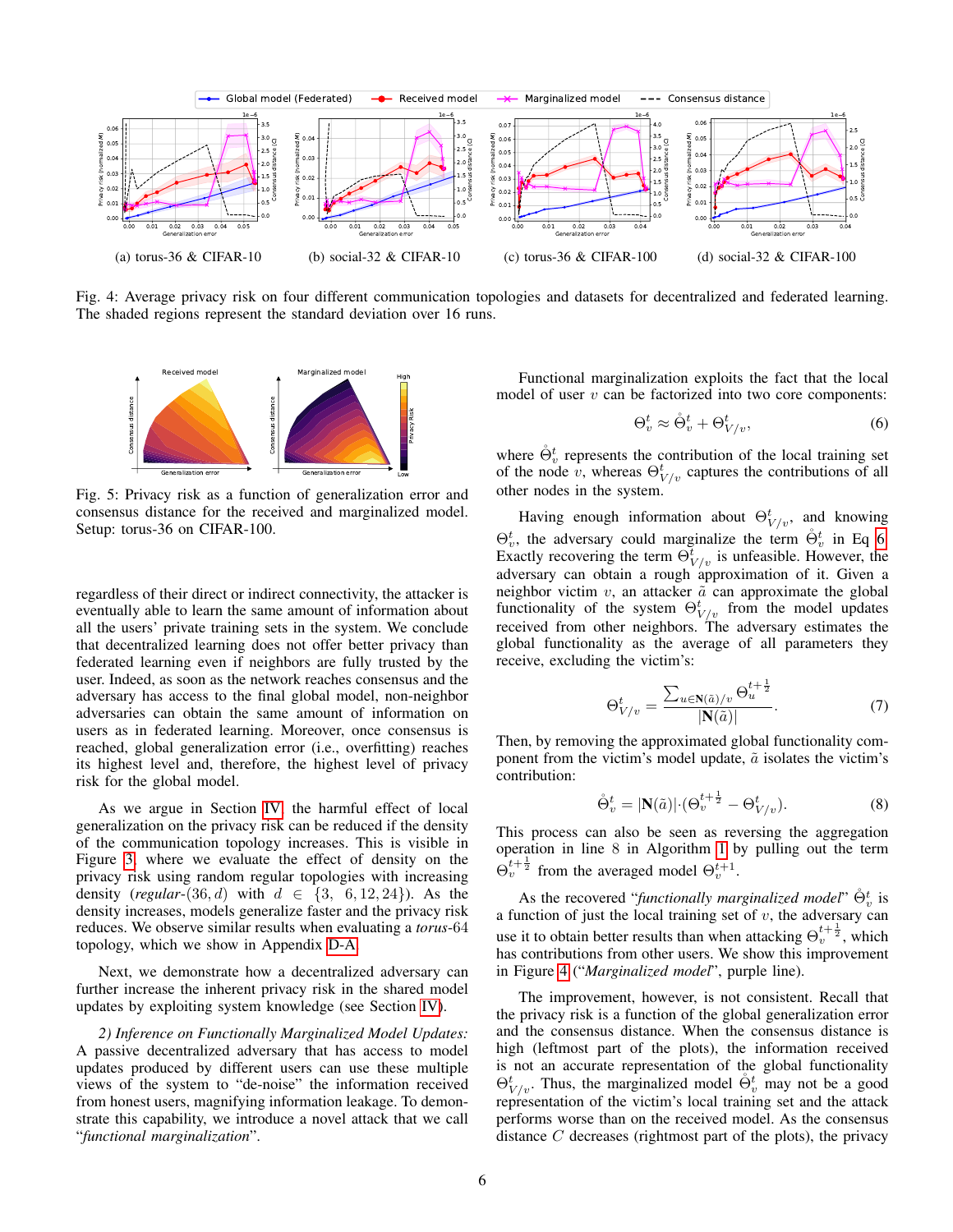risk abruptly increases, reaching its highest value. This is because when the consensus distance is low,  $\Theta_{V/v}^{t}$  is a good representation of the global state and the marginalization in Eq. [8](#page-5-3) is a model that well represents the victim's local dataset. Of course, when the consensus distance  $C$  approaches zero, and all users have the same view, marginalization has no effect as there is no victim's contribution to be isolated. Indeed, when  $C(t)=0$ , Eq. [8](#page-5-3) results in  $\mathring{\Theta}_v^t = \Theta_v^{t+\frac{1}{2}}$  and the privacy risk is the same as when the received model is attacked directly.

Attacks on the received model update or its functionally marginalized version are complementary: the former succeeds when the consensus distance is high, the latter succeeds when consensus distance is low. We compare these two attacks in Figure [5,](#page-5-4) along three dimensions: generalization error (xaxis), consensus distance (y-axis), and privacy risk (heat map). While privacy risk is proportional to generalization error for both cases, the received model maximizes leakage when consensus distance is maximized (top center), marginalized model, instead, maximizes it when the consensus distance is approaching its minimum (bottom left). Eventually, privacy risk declines for both models when consensus distance is minimized (i.e.,  $C(t)=0$  in the rightmost edge of the plots). This means that the adversary can maximize their effectiveness by choosing the best attack after evaluating the consensus distance on the received model updates.

The results in this section prove that, when the topology is non-complete, decentralized users are exposed to greater privacy risks than in federated learning against an adversarial user that only exploiting information available from an honest execution of the decentralized protocol. In Section [V-B1,](#page-6-0) we show that this claim holds also for the complete topology.

# <span id="page-6-2"></span>*B. Decentralized user vs Federated Server*

We now compare the adversarial capabilities of passive users in decentralized learning against a passive parameter server in federated learning.

The parameter server is in a privileged position to run privacy attacks in federated learning. Unlike users, who only receive aggregate models and updates, the parameter server is able to access individual model updates, and the intermediate states of the user's local optimization processes, e.g., gradients (i.e., FedSGD) or pseudo-gradients (i.e., FedAVG). This advantageous position enables the parameter server to perform powerful privacy attacks such as gradient inversion [\[13\]](#page-13-3), [\[23\]](#page-13-21), [\[44\]](#page-14-24), [\[64\]](#page-14-25), [\[69\]](#page-14-26), [\[70\]](#page-14-3) and accurate inference attacks [\[41\]](#page-14-23).

In particular, gradient inversion attacks exploit the fact that the gradient produced by one or more SGD iterations is just a smooth function of the data used to compute it. Thus, the gradient can be inverted to recover the underlying input. Typically, this is achieved by searching for a set of input instances that generates a gradient similar to the one produced by the user. Thanks to the inherent smoothness of the neural model, this search can be solved as a secondorder optimization [\[13\]](#page-13-3), [\[23\]](#page-13-21), [\[64\]](#page-14-25), [\[70\]](#page-14-3) or via other analytic approaches [\[44\]](#page-14-24), [\[69\]](#page-14-26).

In order to perform gradient inversion, the attacker necessitates of two pieces of information: (1) the gradient computed on the victim's data  $\nabla_{\Theta_v^t} \mathbf{L}(\xi_v^t)$ , and (2) the parameters of the

<span id="page-6-1"></span>

Fig. 6: Examples of reconstruction (red panels) obtained via gradient inversion attacks on the node  $\overline{v}$  (see Figure [7\)](#page-7-0) using [\[13\]](#page-13-3).

network used to compute the gradient  $\Theta_v^t$ . While these two components are always available to the parameter server in federated learning, they may not be accessible to decentralized learning users.

A model update  $\Theta_v^{t+\frac{1}{2}}$  shared by a neighbor  $v$  of an attacker  $\tilde{a}$  in decentralized learning is defined as:

$$
\Theta_v^{t+\frac{1}{2}} = \Theta_v^t - \eta \nabla_{\Theta_v^t} \mathbf{L}(\xi_v^t). \tag{9}
$$

To obtain the gradient  $\nabla_{\Theta_v^t} \mathbf{L}(\xi_v^t)$ ,  $\tilde{a}$  needs to learn  $\Theta_v^t$ . However, the exact value  $\Theta_v^{t}$  is not available to the attacker as it is a function of the model updates generated by  $v$ 's neighbors. In principle, this should preclude decentralized users from performing gradient inversion attacks. However, as we show below a passive decentralized user can recover a suitable gradient signal by exploiting system knowledge and use it to complete the attack.

<span id="page-6-0"></span>*1) Gradient inversion in decentralized learning:* There are several situations in which a decentralized attacker can perfectly recover the individual gradient of their neighbors. First, we have two trivial cases that result on  $\Theta_v^t = \tilde{\Theta}_{\tilde{a}}^t$ : the first training iteration  $t=0$ , and when users  $\tilde{a}$  and v achieve consensus (i.e.,  $C(t) = 0$ ). In both cases, the attacker can recover the victim's gradient as  $\frac{1}{\eta}(\Theta_v^{t+\frac{1}{2}} - \Theta_{\tilde{a}}^t)$ .

Gradient recovery at  $t=0$  can be easily prevented, e.g., users could choose different initial parameters  $\Theta^0$ , but it is not clear how this modification would impact the learning process. However, reaching consensus is the goal property of decentralized learning protocols. Thus, eventually, the second trivial case happens and the attacker can always recover a gradient suitable to implement inversion. Even when consensus is not achieved, an attacker can obtain a noisy gradient as long as  $C(t)$  is close to 0, by approximating the model of the victim as:

$$
\nabla_{\Theta_v^t} \mathbf{L}(\xi_v^t) = \lim_{C(t) \to 0} \frac{1}{\eta} (\Theta_v^{t + \frac{1}{2}} - \Theta_{\tilde{a}}^t). \tag{10}
$$

Here, the quality of the recovered gradient would be inversely proportional to the consensus distance  $C(t)$ . However, even when  $C(t)$  is arbitrary large, having system knowledge (see Section [IV\)](#page-3-0) enables the adversary to unconditionally recover neighbors' gradients.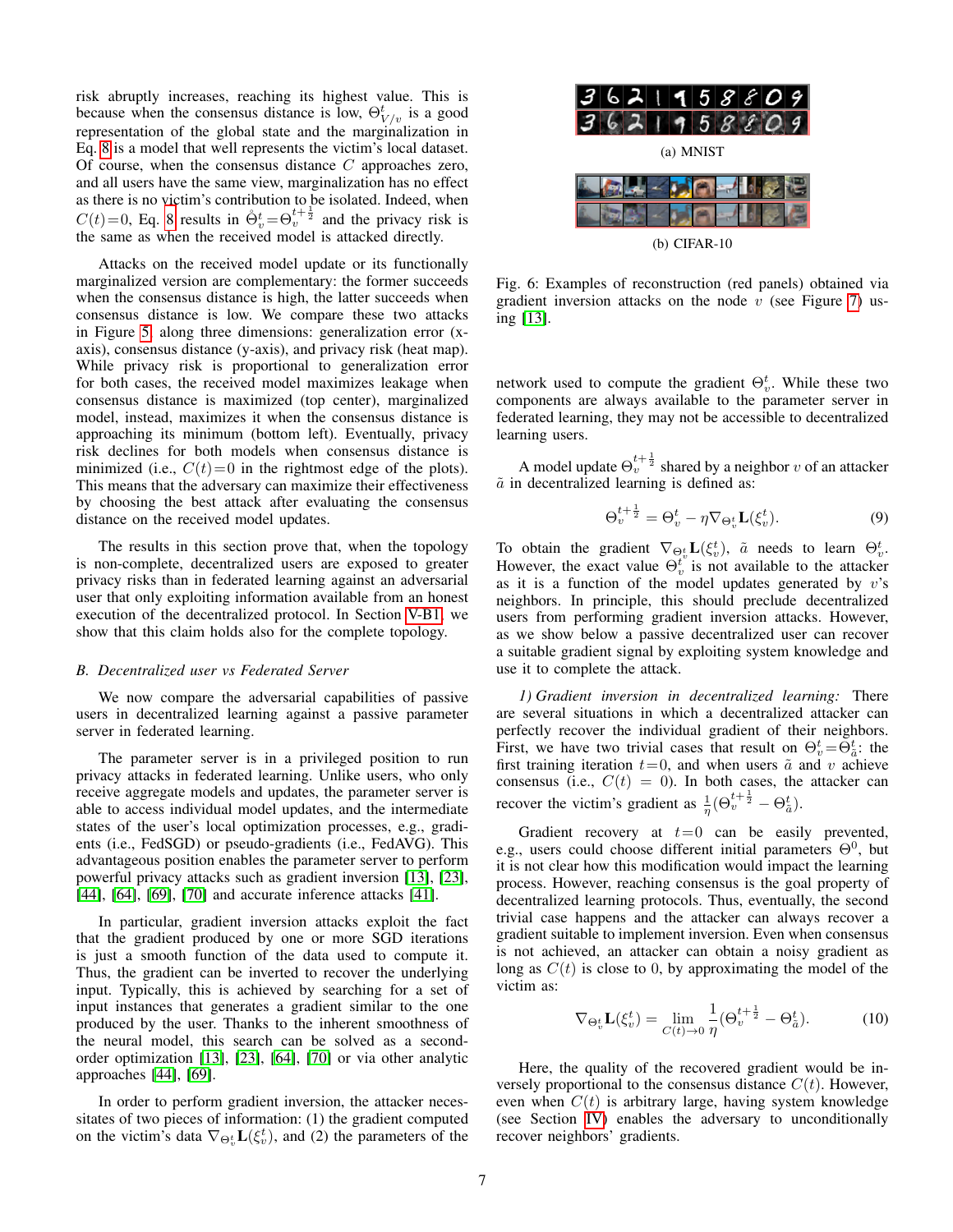

<span id="page-7-0"></span>Fig. 7: The attacker node  $\tilde{a}$  is capable of accessing the gradient of the victim node  $v$  thanks to its connection with the honest node  $u_3$ .

As already introduced, in order to recover the gradient produced by  $v$ , an attacker  $\tilde{a}$  needs to subtract the unknown set of parameters  $\Theta_v^t$  from the received model update  $\Theta_v^{t+\frac{1}{2}}$ , where the former is defined as:

$$
\Theta_v^t = \frac{1}{|\mathbf{N}(v)|} \sum_{u \in \mathbf{N}(v)} \Theta_u^{t - \frac{1}{2}}.
$$
 (11)

Here,  $\Theta_u^{t-\frac{1}{2}}$  is the model broadcasted by user u to all its neighbors during the previous training iteration  $(t - 1)$ . If the set of attacker's neighbors  $N(\tilde{a})$  is a super-set of the victim's neighbors set  $\mathbf{N}(v)$ , then the attacker can perfectly recover  $\Theta_v^t$ using the neighbors' models updates received at time  $t - 1$ . In other words, if the adversary has enough knowledge of the system (i.e., a sufficient number of neighbors), the latter can be used to recompute the unknown local state of the victim.

Figure [7](#page-7-0) illustrates the issue for a random graph. The local model of the victim v (in yellow) is defined as  $\Theta_v^t = \frac{1}{3}(\Theta_v^{t-\frac{1}{2}} + \Theta_{\tilde{a}}^{t-\frac{1}{2}} + \Theta_{u_3}^{t-\frac{1}{2}})$ , where  $\Theta_{u_3}^{t-\frac{1}{2}}$  is a model update produced by another user who is not under the control of the attacker (i.e.,  $u_3$ ). However, if the attacker  $\tilde{a}$  (in red) also has access to  $u_3$  updates (i.e.,  $\mathbf{N}(v) \subset \mathbf{N}(\tilde{a})$ ), this can recompute the local state  $\Theta_v^t$ , and, so, recover the gradient signal from v's model updates.

Once the adversary has  $v$ 's gradient,  $\tilde{a}$  can run the inversion attack. Figure [6](#page-6-1) shows a sample of images reconstructed via gradient inversion for the topology in Figure [7](#page-7-0) obtained using the optimization-based method proposed in [\[13\]](#page-13-3). The effectiveness of this attack is independent from the number of nodes in the system as well as the number of the victim's neighbors. The quality of the reconstruction only depends on the size of the batch used to compute the gradient, the number of parameters in the network, and the possible transformations applied on the model updates e.g., compression or local differential privacy [\[22\]](#page-13-22).

The neighbors-discovery trick: Interestingly, the attacker does not need to know  $N(v)$  to recover the gradient. The attacker can exploit its system knowledge to discover  $N(v)$ from  $N(\tilde{a})$  when  $N(v) \subseteq N(\tilde{a})$ , by searching for  $Q \subseteq N(\tilde{a})$ such that  $E(Q) = 0$ , where E is defined as:

$$
E(Q) = \Theta_v^{t + \frac{1}{2}} - (\tilde{\Theta}_Q + \tilde{\nabla}_Q) \quad \text{with} \tag{12}
$$

$$
\tilde{\Theta}_Q = \frac{1}{|Q|} \sum_{u \in Q} \Theta_u^{t - \frac{1}{2}} \quad \text{and} \quad \tilde{\nabla}_Q = \Theta_v^{t + \frac{1}{2}} - \tilde{\Theta}_Q \tag{13}
$$

For the correct set  $Q = \mathbf{N}(v)$ , we have  $\tilde{\Theta}_Q + \tilde{\nabla}_Q = \Theta_v^{t + \frac{1}{2}}$ and the subtraction in Eq.  $12$  is equal to  $0$ . Intuitively, this process searches for the model updates of the previous round that explain the model update received at the current time step. When there is no  $Q \subseteq N(\tilde{a})$  s.t.  $E(Q)=0$ , the attacker learns that it is not connected to all the victim's neighbors. In Appendix [A,](#page-14-27) we empirically demonstrate the effectiveness of this approach. Additionally, note that Eq. [12](#page-7-1) is linear and can be solved via linear/dynamic programming.

To maximize the chances to effectively execute gradient inversion on a victim, the best strategy for an adversary is to maximize their number of neighbors and then use Eq. [12](#page-7-1) to determine the victims' local connections. Since decentralized learning does not typically assume any limitation on the ability of a node to choose arbitrary communication patterns, this strategy is in reach for any adversary and gradient inversion should be a significant privacy concern for decentralized users. We note that, even if the protocol would prevent users from incrementing their number of neighbors, attackers can always expand the number of observable model updates by colluding with other nodes in the system. In this case, the higher the density of the topology, the lower the number of nodes the attacker has to collude with in order to get a full view of the system and be back in an advantageous position to run gradient inversion attacks. In Section [VI,](#page-8-0) we show that maximizing the number of neighbors remains an optimal strategy for the attacker also in the malicious setting for different classes of attacks.

Finally, we note that while we have shown gradient inversion is possible in the context of D-PSGD [\[32\]](#page-13-0), the attack would be effective when other update rules are employed. As long as the attacker can access the same sources of information available to the victim (e.g., model updates), the attacker can isolate the victim's contribution from the current state of the system.

Summing up, a passive adversarial user in decentralized learning can be as powerful as a passive server in the federated setup. When the decentralized adversary is fullyconnected, this is obvious. In both cases, the adversary (1) can observe all the individual model updates produced by every user in the system and (2) can isolate the individual gradients produced by all the users regardless of their local communication patterns (by exploiting Eq. [12\)](#page-7-1). Even if the adversary is not fully-connected, a decentralized adversary  $\tilde{a}$  is as powerful as a parameter server for any other user v in the system for which  $N(v) \subseteq N(\tilde{a})$ . This translates into decentralized settings bringing much higher privacy risks for users: while in federated learning there is a single adversarial server, in decentralized learning there may be multiple, separate adversarial users with equivalent power. Thus, the power of the adversary, and the privacy risk, is multiplied rather than being diluted by decentralization.

# *C. Defenses*

<span id="page-7-1"></span>Next, we discuss defensive techniques that could be used to prevent the passive attacks introduced in this section.

Topology Changes. Reducing the leakage of model updates originated from local generalization requires increasing the density of the communication topology underlying the decentralized learning network (Section [V-A1\)](#page-4-3). Ideally, the topology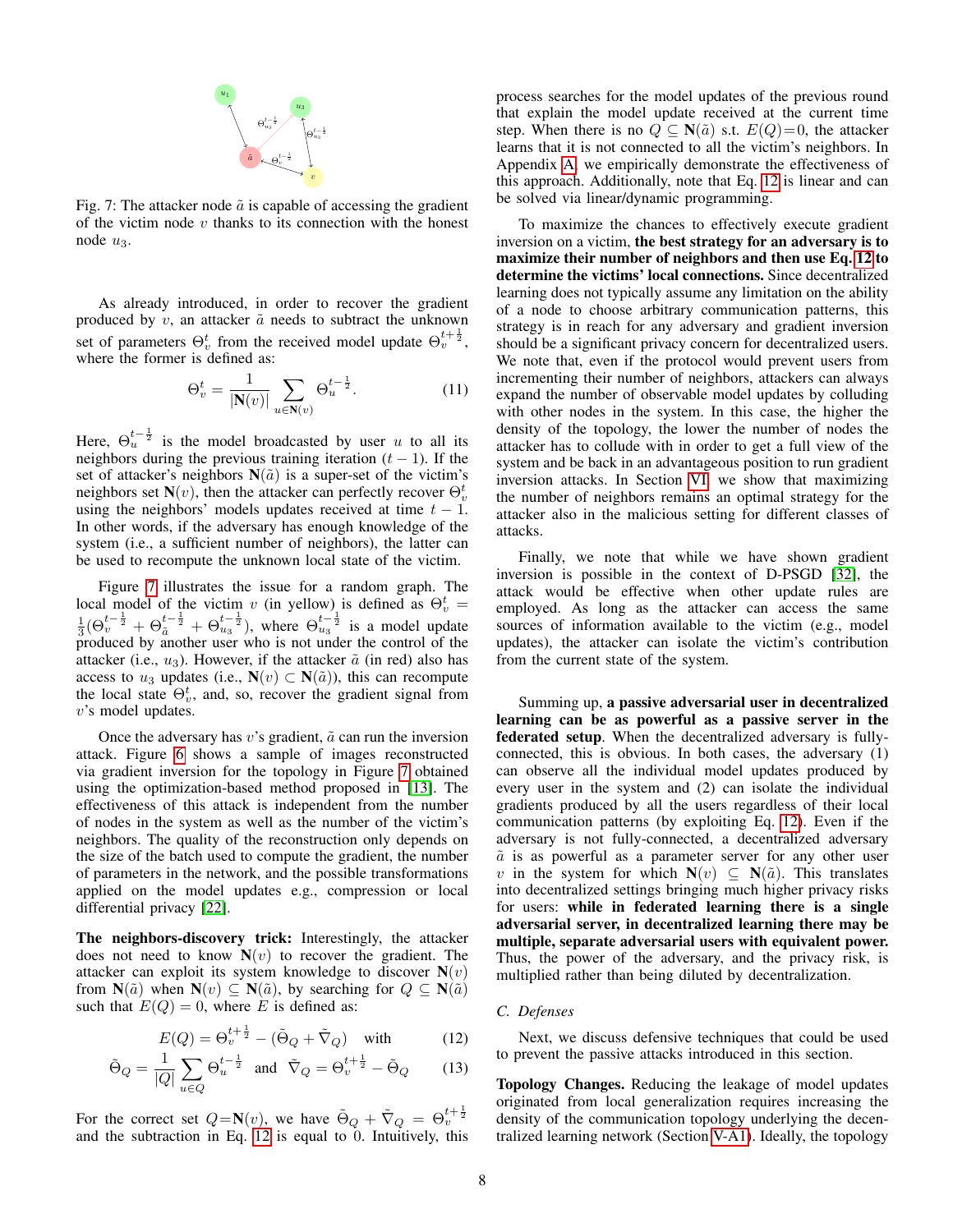would be complete, minimizing local learning effects and thus leakage. Yet, such a decision is in conflict with the conclusions of Section [V-B,](#page-6-2) which show that increasing connectivity enhances the adversary's capability to collect knowledge of the system which results in even more significant inferences about other honest users' training sets. Indeed, with a complete topology, every user would reach the same adversarial capabilities of a passive parameter server in federated learning. We discuss in Section [VII](#page-11-0) future steps to alleviate problems associated to how the communication topology is built.

Secure Aggregation. A way for decentralized learning to evade the local generalization vs. system-knowledge minimization trade-off is to rely on secure aggregation protocols (SA) [\[5\]](#page-13-23). In these protocols, every node implements the aggregation in line 8 of Algorithm [1](#page-2-0) in a privacy-preserving way, i.e., without revealing the values of their updates in the clear. Intuitively, preventing the attacker from accessing individual model updates would eliminating attacks relying on system knowledge such as gradient recovery and functional marginalization; although gradient recovery would unavoidably succeed when  $N(v) = {\tilde{a}}$  (always) or  $N(\tilde{a}) = \{v\}$  (when C approaches zero).

Thus, when SA is applied, decentralized learning can grant users the same level of privacy against passive adversaries as federated learning by relying on a complete topology to achieve global generalization. While this may seem a suitable solution, every user in this setup has the same communication complexity as a parameter server in federated learning in addition to the overhead imposed by the cryptographic operations needed for secure aggregation. At such point, deploying secure aggregation-based decentralized learning results on a massive overhead with respect to federated learning at no gain in privacy. This essentially contradicts the premises behind the development of decentralized learning protocols, casting doubt on their utility.

Other mitigations. An alternative solution to reduce the effect of local generalization could be the decentralized learning protocol proposed by Vogels et al. to handle data heterogeneity [\[55\]](#page-14-10). In this protocol, users propagate the *exact* model updates of other users. This approach effectively creates phantom/virtual edges between users routing model updates through non-neighbors nodes, and thus it does not solve the underlying problem. In fact, this setup only increases the power of active adversaries that now can not only influence others with their own updates, but also by manipulating other users' updates (see Section [VI-A\)](#page-8-1).

A second alternative would be to rely on *model inconsistency* [\[46\]](#page-14-1) to counter gradient recovery. With this technique, users distribute different versions of the same model to their neighbors (e.g., using differentially-private noise independently sampled for each neighbor). This approach would indeed prevent perfect gradient recovery, but would have a nonnegligible impact on the convergence rate of the system. More research is needed to understand whether there is an operation point in which attacks can be thwarted to a large extent while still obtaining a performance that improves the trade-offs in federated learning.

Finally, we acknowledge that approaches such as gradient compression [\[26\]](#page-13-8) and local/distributed differential privacy [\[24\]](#page-13-24),

[\[7\]](#page-13-25) would reduce the amount of information in the shared model updates, and thus would decrease the privacy risk [\[22\]](#page-13-22). We note, however, that these same techniques can be applied in federated learning and thus do not result in any meaningful advantage for the decentralized setting.

#### <span id="page-8-0"></span>VI. PRIVACY AGAINST ACTIVE ADVERSARIES

In this section, we assume active (malicious) adversaries who can deviate from Algorithm [1:](#page-2-0) they can forge and send arbitrary model updates to their neighbors and actively influence the system. As before, we evaluate users' privacy loss against adversarial neighbors, under the assumption that the adversary has no auxiliary information about the system or participants.

#### <span id="page-8-1"></span>*A. Decentralized user vs Federated user*

As demonstrated in the federated setting, the effectiveness of malicious users is proportional to their capability of in-fluencing the state (model parameters) of their victim [\[19\]](#page-13-26), [\[37\]](#page-14-28), [\[38\]](#page-14-29). The intuition is that the model updates used by the adversaries to learn information about the victim are a function of the victim's local model parameters and private data. Influencing the local model parameters means controlling this function, and, hence, how much information about the private training set is leaked by a model update [\[4\]](#page-13-1), [\[12\]](#page-13-2), [\[19\]](#page-13-26), [\[38\]](#page-14-29), [\[46\]](#page-14-1), [\[57\]](#page-14-2).

In both federated and decentralized learning, the local model parameters of a user  $v$  are computed as the aggregation of the model updates produced by themselves and other users in the system:

$$
\Theta_v^{t+1} = \frac{1}{m} \Theta_v^{t+\frac{1}{2}} + \frac{1}{m} \Theta_{u_1}^{t+\frac{1}{2}} + \dots + \frac{1}{m} \Theta_{u_{m-1}}^{t+\frac{1}{2}},\qquad(14)
$$

where  $m$  is the number of users participating in the aggregation (all users in federated learning, and the neighbors of  $v$  in decentralized learning). Assuming bounded model updates, this means that every user can influence at most a fraction  $\frac{1}{m}$  of  $v$ 's model. See Figure [8](#page-9-0) for an illustration. The larger  $m$  is, the smaller the influence a single adversarial user can have on  $v$ 's model. In the federated setting, the influence is minimized as, by definition, m is maximal ( $m = n$ , the number of users in the system). In the decentralized setting, however, every user has a different number of neighbors  $m$ . In sparse topologies, those that bring significant cost advantage with respect to federated learning, it is always the case that  $m \ll n$ . Therefore, a malicious user in a decentralized setting always has higher influence over their neighbor's local model parameters than a equivalent malicious user in federated learning.

In order to reduce the influence of potential malicious neighbors, users can only increase  $m$ . When  $m$  is at its maximum, users are connected to all nodes in the system, effectively maximizing generalization, e.g., node  $u_2$  in Figure [8,](#page-9-0) While increasing the number of neighbors reduces the adversary's capability to influence the victim's model, an attacker also increases this influence by propagating malicious updates through other honest users. For instance, in Figure [8,](#page-9-0)  $u_2$  has additional influence on  $u_3$  through  $u_4$ . Therefore, to further boost the influence on the victim user, the attacker can create redundant connections in the communication topology. This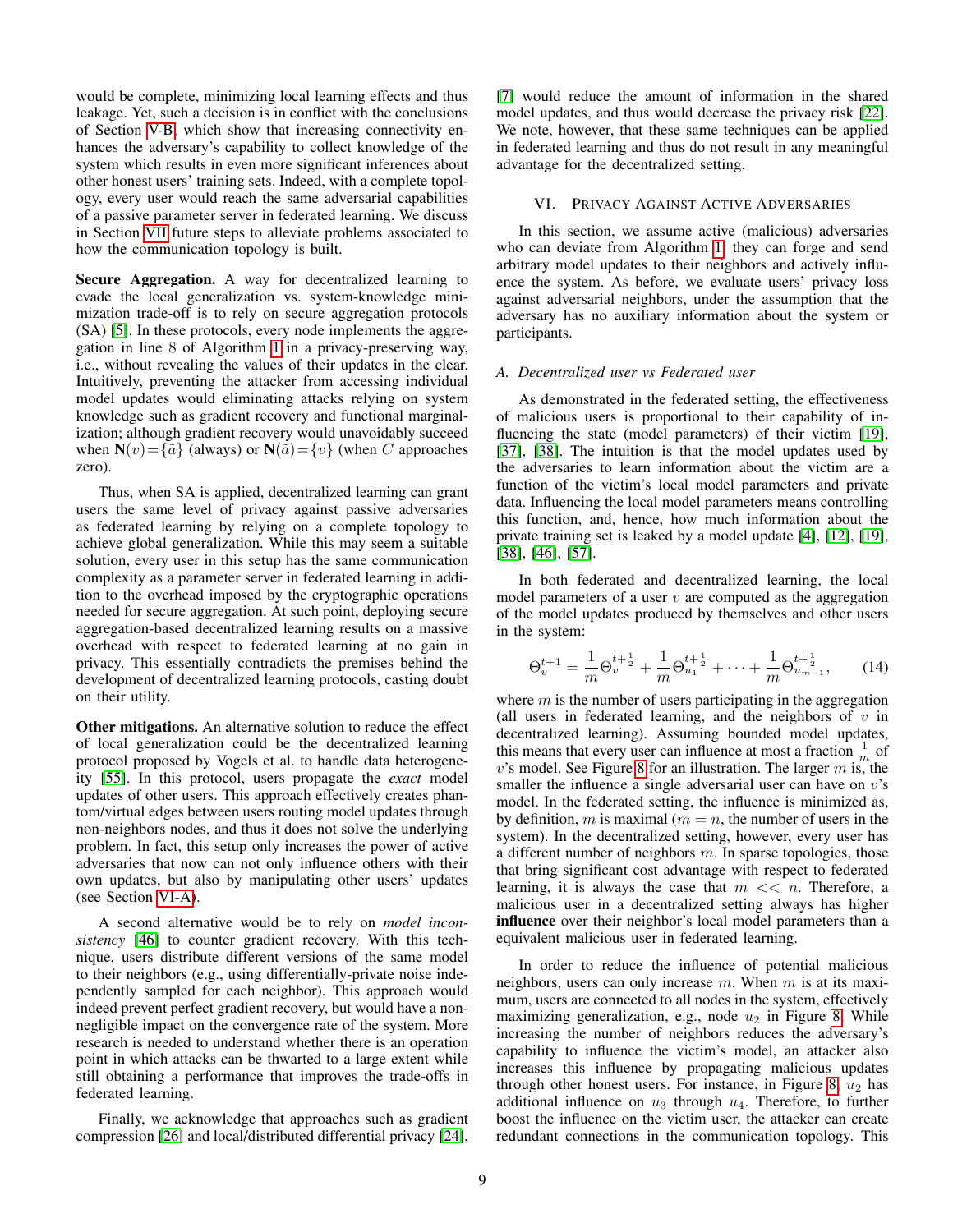<span id="page-9-0"></span>

Fig. 8: Figure describing the direct influence factor (edge thickness and label) of each node on neighbors's local models for a given topology composed of four users.

<span id="page-9-2"></span>

Fig. 9: Generalization errors for the target user of the echo attack and the non-target ones during the protocol for the setup: torus-36, ResNet20 and CIFAR-100.

is another instance of conflicting connectivity requirements: to reduce the impact of active attacks users must be densely connected, but they must be prevented from being densely connected in order to reduce their global influence on the system (e.g., creating redundant paths).

We conclude that, given that existing active attacks performed by federated users remain applicable in the decentralized setting [\[19\]](#page-13-26), [\[37\]](#page-14-28), [\[38\]](#page-14-29), and that malicious decentralized users can always have greater influence on their victims than malicious users in federated learning, a malicious user in decentralized learning is more powerful than an equivalent malicious user in federated learning. In other words, decentralized learning offers less protection against active privacy attacks than an equivalent federated setup for any noncomplete topology. In Section [VI-B1,](#page-10-0) we show that this result holds also for the complete topology.

In the next section, we introduce an active attack tailored for decentralized attackers that exploits all the adversarial properties enabled by the system and that cannot be replicated by a malicious federated user.

```
Input: victim node: v
1 for t \in [0, 1, \dots] do
          /* Receive model updates from neighbors */
2 for u \in N(\tilde{a})/\{\tilde{a}\} do
3 \vert receive \Theta_u^{t+\frac{1}{2}}from u;
4 \mid endForge adversarial model update */
5 \quad \tilde{\Theta} = \hat{\Theta}_v^t = (|\mathbf{N}(\tilde{a})|-1) (\Theta_v^{t+\frac{1}{2}} - \frac{\sum_{u \in \mathbf{N}(\tilde{a})/\{v,\tilde{a}\}} \Theta}{|\mathbf{N}(\tilde{a})|-1})t + \frac{1}{2}\overline{2}u
                                                             |N(\tilde{a})|-1);
         /* Broadcast the malicious model update */for u \in N(\tilde{a})/\{\tilde{a}\} do
7 \mid send \tilde{\Theta} to u;
8 end
9 end
```
<span id="page-9-1"></span>Algorithm 2:  $echo$  attack for an active attacker node  $\tilde{a}$ .

*1) Echo attacks:* Echo attacks exploit the high influence factor of a decentralized attacker to force the local state of a chosen neighbor victim to leak information about its private training set. The aim of the attacker is driving the victim's local model towards severe "*overfitting*", forcing it to memorize the local training set beyond what would be memorized in a honest execution. This amplifies the information leakage stemming from local generalization and system knowledge, worsening the impact of the attacks presented in the previous sections.

To carry out an echo attack, at the broadcast step, instead of their own model, the adversary broadcasts echos of the victim's updates at the current or previous round. Such *echo* updates artificially increase the relevance of the victim's local training set in the victim's local model. This diminishes the influence of other users in the system on the victim's model, augmenting local generalization. Malicious users in federated learning cannot replicate echo attacks as they cannot isolate other users' individual contributions from the observable global state of the system and thus cannot broadcast echo updates.

We formalize echo attacks in Algorithm [9.](#page-9-1) The attacker starts by collecting the neighbors' model updates and uses them to craft the echo update  $\Theta$ . In particular, the attacker uses the functionally marginalized version (Section [V-A2\)](#page-5-0) of the victim model update (i.e.,  $\tilde{\Theta} = \dot{\Theta}_v^t$ ) which approximately captures the isolated contribution of the victim. The adversary broadcasts  $\Theta$  to all the attacker's neighbors including the victim, increasing overfitting at the next step of the victim's honest execution (line 8 Algorithm [1\)](#page-2-0). The effect of echo attacks is magnified by the iterative interaction between the attacker and the victim and by the "*echo chamber effect*" that results from the neighbors of the attacker also propagating the malicious echo update to the victim via second order interactions. Echo attacks are extremely efficient and easy to carry: the adversary does not require a local training set or any information on the learning task and they have very low computational, as it does not need to train a local model but only post-process the received updates.

While conceptually simple, echo attacks are extremely effective in practice. Figure [9](#page-9-2) compares the generalization error of the victim's model against other non-target users in the system at different training iterations during the echo attack. While this gap is larger at the start of the training, on average, the generalization error of the target is about 10 times more than the non-targets'. As seen in the previous section, the increase in the generalization error creates a massive privacy risk for the target node.

We show the effectiveness of the echo attack in Figure [10](#page-11-1) on various configurations (green lines) and compare them to the results obtained with the passive inference attacks of Section [V-A](#page-4-4) (dashed lines). Even when the system finds consensus, the privacy risk for the target remains high. This is because the attacker's echo updates have actively influenced the global state of the system (not only the victims's one) by artificially increasing the relevance of the victims's contribution. For the *social-32* topologies, we observe a large standard deviation. This is because the impact of the attack depends on the connectivity of the victim. Recall that the strength of an active attack is proportional to the influence factor of the attacker, which is inversely proportional to the number of neighbors of the victim (see Section [VI-A\)](#page-8-1). We illustrate this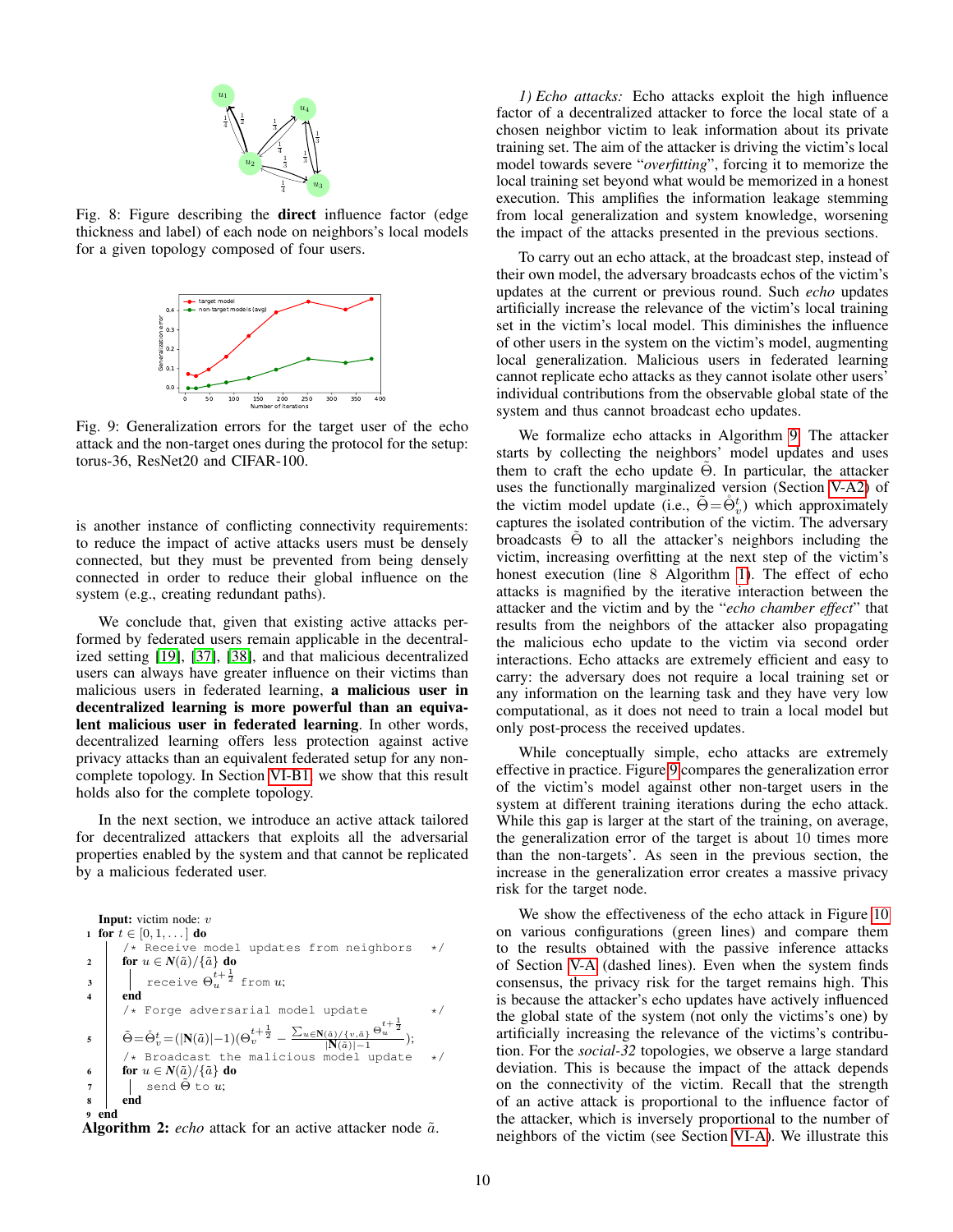phenomenon in Figure [11,](#page-11-2) where we evaluate the effect of the echo attack on targets with different number of neighbors on regular graphs with an increasing density. We keep the degree of the attacker fixed to 3 in order to isolate the impact of the victim's connectivity on the privacy risk. We see that, as we predicted in Section [VI-A,](#page-8-1) low degree boosts the impact of active attacks on users.

Also, attackers can improve their effectiveness by choosing their position in the communication topology to maximize their influence on the system. Like for gradient inversion, the best strategy is to maximize their number of neighbors. If this is not possible, attackers can also aim to be in a position that maximizes the closeness centrality (or other centrality metrics) with the victim to strengthen the "*echo chamber effect*". However, adversaries can only use this strategy if they know the global topology. Finally, we note that if the attacker has the victim as sole neighbor or the marginalized model cannot be computed, the adversarial model update can be set to  $\tilde{\Theta} = \Theta_v^{t+\frac{1}{2}}$  (i.e., victim's model update), obtaining inferior but comparable performance; we show this in Figure [15](#page-15-1) in Appendix [D.](#page-15-2)

Echo attack on robust aggregation. One common approach to reduce the adversarial influence of active attackers in both the federated and decentralized setting is to use robust aggregation methods [\[25\]](#page-13-27). An example for the decentralized setup is the work of He et al. [\[17\]](#page-13-18). This work proposes to hamper the influence of byzantine nodes by using self-centered clipping regularization. Nodes clip the received model updates in the  $\tau$ -sphere around their current local model before aggregating them:

$$
\Theta_v^{t+1} = \sum_{u \in \mathbf{N}(v)/v} \left[ w_{i,j} \cdot (\Theta_v^{t+\frac{1}{2}} + \text{CLIP}(\Theta_u^{t+\frac{1}{2}} - \Theta_v^{t+\frac{1}{2}}, \tau)) \right],\tag{15}
$$

where  $CLIP(x, \tau) = min(1, \tau/||x||) \cdot x$ .

This approach hides a trade-off between generalization and robustness. The clipping procedure simply degrades the information provided by the other users in the system in favor of the local one. This successfully reduces the effectiveness of general active attacks. However, it also reduces the generalization of the users' local models, magnifying the harmful effect of local generalization. Because there is less information from others, the local model updates retain more information about the local training set of the user.

Eventually, self-centered clipping produces a very similar effect than an echo attack: the influence of local parameters is magnified. Therefore, this defense does not prevent this kind of attacks, but rather it tends to amplify them. We show this effect in Figure [12,](#page-11-3) where we compare the performance of echo attacks on systems with and without self-centered-clipping [\[17\]](#page-13-18). Of course, when  $\tau$  gets closer to 0, the system degenerates to non-collaborative learning (every node trains its model locally). Then, active adversaries become as effective as passive ones, and the echo attack would not offer any advantage.

# <span id="page-10-4"></span>*B. Decentralized user vs Federated server*

We now compare the adversarial capabilities of active adversarial users in decentralized learning against an adversarial malicious parameter server in federated learning.

A malicious parameter server is the strongest active attacker possible. It has maximum influence on the users' models: it can arbitrarily choose the local state of a user within a single iteration, performing extremely effective attacks with little effort [\[4\]](#page-13-1), [\[12\]](#page-13-2), [\[46\]](#page-14-1), [\[57\]](#page-14-2). Such degree of influence is hard to achieve by malicious users in the decentralized setup. In principle, even when the attacker is the only neighbor of the victim, the influence of the attacker is at most  $\frac{1}{2}$  since the victim aggregates their contribution with their own local information (see edge  $(u_2, u_1)$  in Figure [8\)](#page-9-0). Thus, attacks such as [\[4\]](#page-13-1), [\[12\]](#page-13-2), [\[46\]](#page-14-1), [\[57\]](#page-14-2) cannot be easily performed by decentralized adversaries within a limited number of rounds. Yet, an adversaries can achieve a similar effect using *time coupled attacks*, where they influence the local state of the victim over multiple iterations [\[1\]](#page-13-28). However, next, we demonstrate that actually decentralized users can achieve the same direct influence of a malicious server on victims (i.e., 1) by exploiting their system knowledge.

<span id="page-10-0"></span>*1) State-override attack:* In Section [V-B1,](#page-6-0) we show that system knowledge enables the attacker to cancel the effect of generalization and isolate victims' gradients. We now introduce the "*state-override attack*", in which adversaries can use very similar techniques to cancel the contributions of other neighbor users and artificially achieve maximal influence on the victim's model. In particular, with this technique, attackers are able to *override* the result of the local model aggregation computed by the victim at line 8 of Algorithm [1.](#page-2-0)

Formally, given a target v and an adversary  $\tilde{a}$  such that  $N(v) \subseteq N(\tilde{a})$ , the adversary can forge and distribute a model update:

<span id="page-10-2"></span><span id="page-10-1"></span>
$$
\Theta_{\tilde{a}}^{t+\frac{1}{2}} = -\left(\sum_{u \in \mathbf{N}(v)/\tilde{a}} \Theta_{u}^{t+\frac{1}{2}}\right) + |\mathbf{N}(v)| \cdot \tilde{\Theta},\tag{16}
$$

that overrides the state of the victim with parameters of the adversary's choice: Θ. Upon receiving the model updates, the victim  $v$  computes the following local aggregation:

$$
\Theta_v^{t+1} = \frac{1}{|\mathbf{N}(v)|} \sum_{u \in \mathbf{N}(v)} \Theta_u^{t+\frac{1}{2}} = \frac{\left(\sum_{u \in \mathbf{N}(v)} \beta_u^{t+\frac{1}{2}}\right) + \Theta_{\tilde{a}}^{t+\frac{1}{2}}}{|\mathbf{N}(v)|} = \tilde{\Theta}.
$$
 (17)

Here, the contribution of the model updates from users  $N(v)/\tilde{a}$  in Eq. [17](#page-10-1) is canceled out by the adversarial update which contains the negated, partial aggregation in Eq. [16,](#page-10-2) leaving the "*payload*" Θ as the result of the aggregation. This attack results in complete control of the victim's parameters regardless the number of the victim's neighbors. It enables a decentralized attacker to perform attacks such as [\[4\]](#page-13-1), [\[12\]](#page-13-2), [\[46\]](#page-14-1), [\[57\]](#page-14-2) within two iterations: one to override the model and one to learn the result.<sup>[3](#page-10-3)</sup> To perform this attack, the adversary must be the last in broadcasting their model updates. If the adversary cannot do this (e.g., if the system has a broadcast schedule),  $\tilde{a}$  can use previously received model updates to achieve comparable results, as we show in Appendix [C.](#page-15-3)

<span id="page-10-3"></span><sup>&</sup>lt;sup>3</sup>Which is equivalent to a single round of federated learning.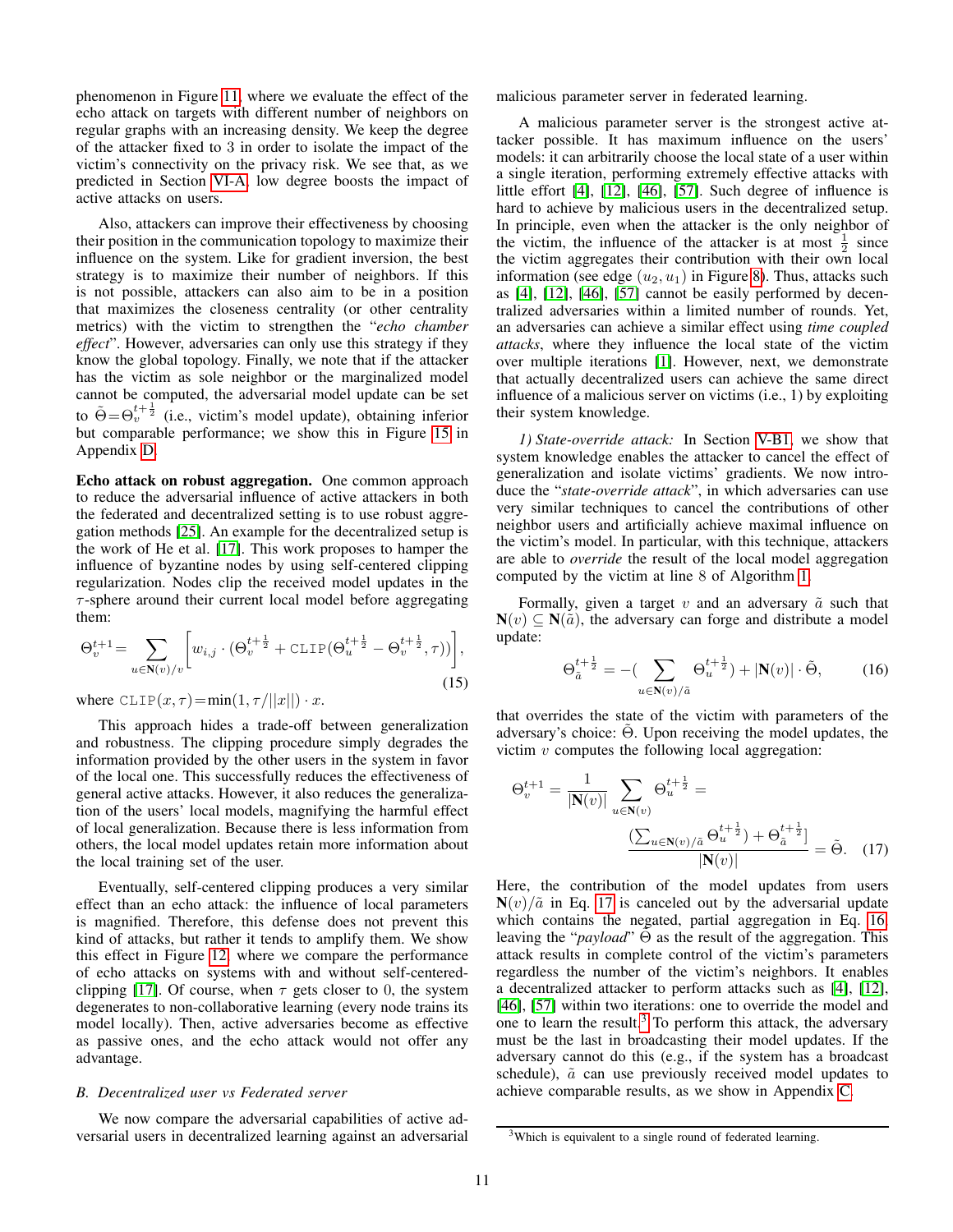<span id="page-11-1"></span>

<span id="page-11-2"></span>Fig. 10: Estimated privacy risk for the *echo* attack on four different combinations of communication topologies and training sets for decentralized and federated learning. The halo surrounding the curves reports the standard deviation over the multiple runs.



<span id="page-11-3"></span>Fig. 11: Effect of different numbers of neighbors for the target of the echo attack using CIFAR-100 as training set.



Fig. 12: Effect of the self-centered clipping robust aggregation on the echo attack for *torus-36* and *CIFAR-10*.

Summing up, like in the honest-but-curious setting, every malicious user in decentralized learning can be as powerful as a malicious parameter server in federated learning as long as the underlying topology provides them with enough system knowledge, or they can create enough connections to other users to gain this knowledge.

#### *C. Defenses*

Next, we discuss defensive techniques that could be used to prevent the active attacks introduced in this section.

Topology Changes. Adversarial influence is enabled by the same decentralized learning characteristics as local generalization. Therefore, the same defenses apply: the best way to reduce the influence power of an active attacker is to increase the number of neighbors of each node, diluting the influence of malicious neighbors. But increasing the topology density puts malicious neighbors in an advantage position to collect information about the global state of the system, enabling them to run *state-override* attacks (Section [VI-B1\)](#page-10-0).

Secure Aggregation. Secure aggregation can prevent system-

knowledge-based attacks such as the echo and state override attacks. However, SA does not solve the root problem with active decentralized adversaries—the higher influence factor induced by sparse communication topologies.

Robust aggregation. Robust aggregation methods [\[25\]](#page-13-27) are neither a good defense against privacy attacks (see the effect of echo attacks on self-centering clipping [\[17\]](#page-13-18) in Section [9\)](#page-11-2). In general, robust aggregation techniques can only trade privacy for robustness and *viceversa* as they either magnify the influence of external sources of information (i.e., model updates provided by neighbors) or internal ones (i.e., the current state of the model).

We acknowledge that robust aggregations can hamper attacks such as the state-override attack. However, robust aggregation protocols also apply to federated settings (see Appendix [E](#page-16-2) for a detailed discussion). Therefore, this defense does not offer a particular advantage when decentralizing the learning process, as at most one ends up with the same protection as in federated learning.

# <span id="page-11-0"></span>VII. OPEN PROBLEMS IN DECENTRALIZED LEARNING

In the previous sections, we presented a series of novel attacks which show that current decentralized learning systems do not fulfill their promise of protecting the privacy of users while reducing the cost of learning with respect to federated settings. We now discuss the main challenges that future research must address in order enable the deployment of decentralized learning with strong privacy guarantees.

Constraining the communication topology: Most of the attacks we introduce rely on leakage that is related to users' connectivity. We demonstrated how, in both the passive and active adversarial models, allowing users to choose their neighbors tremendously boosts the adversary's capabilities.

To address this issue, the communication topology underlying decentralized learning must be carefully designed to determine which attacks are possible, and therefore what level of privacy users can enjoy. This means that systems in which users join the network without constraints are undesirable, as individual decisions are unlikely to match any pre-defined topology. In fact, it is actually hard to enforce constraints without a central orchestrator that has a global knowledge of the system as years of research on peer-to-peer anonymous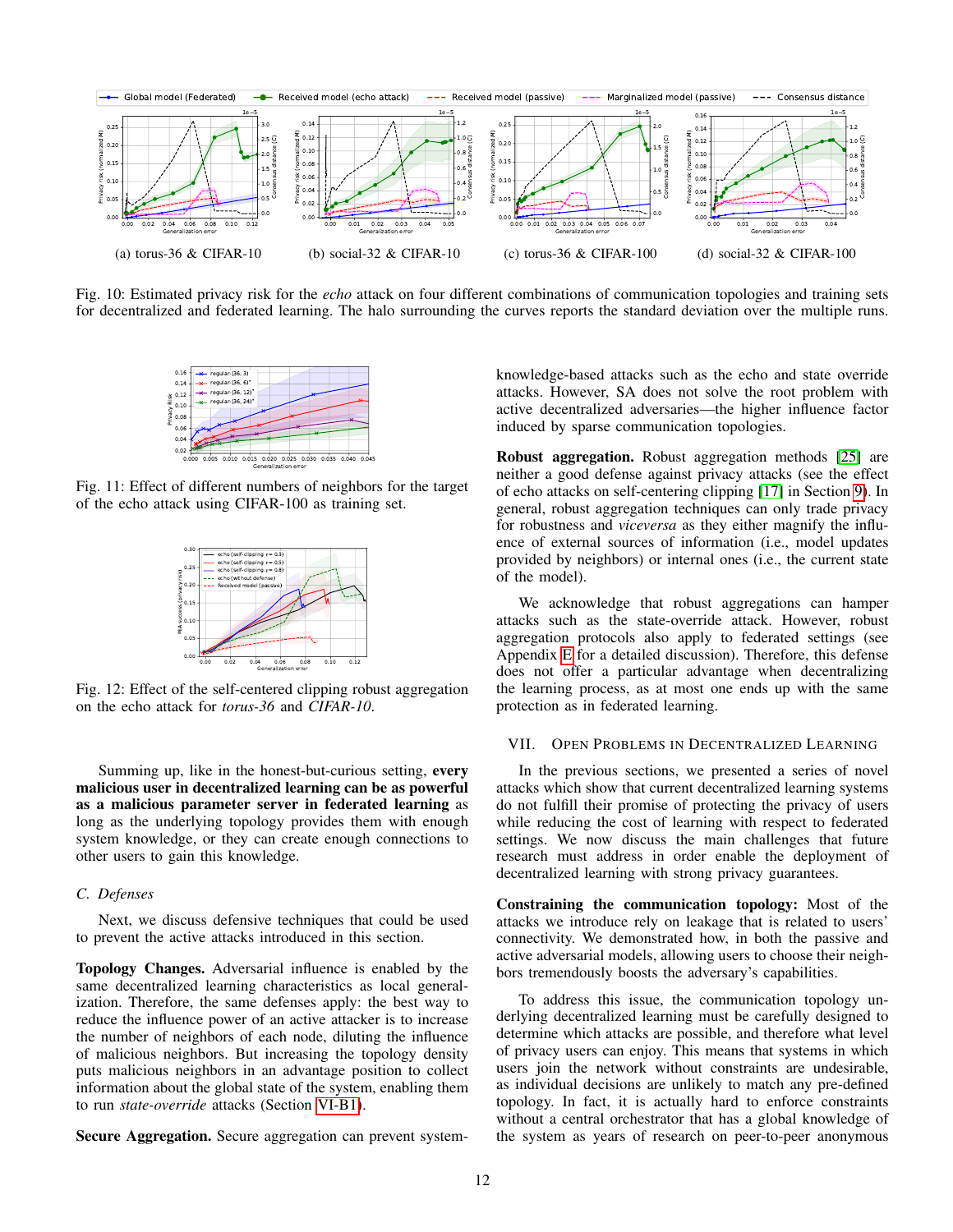<span id="page-12-1"></span>

Fig. 13: Minimal example of secure aggregation evasion for an aggregation threshold of 3 users. The attacker controls the nodes  $\tilde{a}_a$  and  $\tilde{a}_b$  and recovers the exact model update produced by  $v$ .

communications highlight [\[14\]](#page-13-29), [\[39\]](#page-14-30), [\[50\]](#page-14-31), [\[49\]](#page-14-32), [\[56\]](#page-14-33). Yet, introducing such as a powerful central entity in the system would enable new security threats if this entity is malicious. Assuming a malicious central orchestrator who can arbitrary choose the communication topology is equivalent to assuming a malicious parameter server in federated learning. Trivially, the orchestrator can maliciously design the topology in order to grant full adversarial capability to itself (and carry the attacks in Sections [V-B](#page-6-2) and [VI-B\)](#page-10-4).

More research is needed to create decentralized systems with secure joining processes that constraint users' positioning in the network to mitigate the attacks introduced in this paper.

Applying Secure aggregation: Secure aggregation (SA), which hides users individual updates from other users, is pivotal to reduce the power of adversaries in the decentralized setting. However, just applying SA does not guarantee privacy. Even forcing every node to have a minimum number of neighbors  $k$  participating in the aggregation [\[5\]](#page-13-23), an attacker would be always able to recover the model update of a single user if they can impersonate or compromise an additional node in the system. Indeed, the attacker can recover the model update of a node  $v$  by simply computing the difference of two aggregated values that differ only by  $v$ 's model update. More formally, given  $\tilde{a}_a$  and  $\tilde{a}_b$  the nodes under the control of the attacker  $\tilde{a}$  and a victim node v,  $\tilde{a}$  can recover  $\Theta_v^t$  for every t, by choosing  $N(\tilde{a}_b) = N(\tilde{a}_a)/v$ . Once the attacker nodes received the aggregated values, these can recover  $v$ 's model update by computing:  $\Theta_v^t = SA(\sum_{u}^{N(\tilde{a}_a)}) - SA(\sum_{u}^{N(\tilde{a}_b)})$ . An example of this configuration is depicted in Figure [13.](#page-12-1) This approach does not require any auxiliary knowledge on the victim, and  $N(\tilde{a}_a)$  can be chosen arbitrarily by the attacker. We remark that this simple SA-evasion technique is independent from the employed aggregation protocol and they would work even under verifiable SA or SA performed via Trusted Execution Environment (TEE) [\[42\]](#page-14-34).

Assuming fault resilient SA [\[5\]](#page-13-23) (which is necessary under real-world deployments), this strategy would work also in a complete topology, where  $N(\tilde{a}_a) = N(\tilde{a}_b)$ . It is enough for  $\tilde{a}_b$ to simulate the drop-off of the victim. In the general case, this technique would be remain applicable as long as the threshold for SA is greater equal to  $|N(\tilde{a}_b)|-1$ .

Additionally, the security offered by secure aggregation scales with the number of participants in the protocol: the more model updates are aggregated, the less information can be inferred about a single user's update. Thus, sparse topologies reduce the effectiveness of SA and for non-complete communication topologies, decentralized secure aggregation will always offer less privacy to users compared to federated learning. That is, a sparsely connected decentralized user always learns more information about their neighbors' model updates than a federated server.

In summary, while decentralized learning requires SA to achieve a meaningful level of security (see Section [V\)](#page-4-0), it is not clear how (or even if) SA can be configured to achieve strong privacy. More research is needed to find effective and reliable topology-aware SA in decentralized learning.

Achieving Differential Privacy: Applying differential privacy (DP) techniques in decentralized learning is no more trivial than implementing secure aggregation. The lack of a trusted, centralized curator (role taken by the parameter server in federated learning) prevents the use of global-DP, leaving local-DP has the only option. Local-DP results in a consistently worse trade-off between privacy and utility compared to global-DP [\[24\]](#page-13-24), [\[40\]](#page-14-35).

The only way to improve this trade-off is assuming the existence of an effective SA protocol that would only reveal the noisy sum of the local model updates to the aggregator i.e., distributed-DP [\[7\]](#page-13-25), [\[24\]](#page-13-24). This allows to tune the local noise proportionally to the number of users  $m$  participating at the aggregation ( $\sim \frac{1}{m}$ ). Unfortunately, this approach success also depend on the density of the topology. The lower is the number of neighbors of a user, the less participants in the aggregation, and the more noise that users have to add locally to achieve a desired level of privacy. Increasing the number of neighbors would solve this issue, but would also increase the communication overhead, suppressing the advantage of decentralized learning over the federated approach. Indeed, as for secure aggregation, distributed-DP matches the utility of federated learning only when the topology is complete.

With the current DP techniques available, the lack of a centralized curator and the need to keep its communication overhead advantage prevent decentralized learning from matching the utility/privacy trade-off of the federated setting. This gap may be closed if future research develops differentially-private techniques tailored to decentralized learning. The community already started moving in this direction [\[8\]](#page-13-5), [\[9\]](#page-13-30), [\[58\]](#page-14-36), achieving only limited results.

# VIII. CONCLUSION

<span id="page-12-0"></span>In the present work, we have shown that privacy in decentralized learning depends on the connectivity of users which determines how much users rely on their own data versus how much an adversary can learn about the global state of the system. Ultimately, this inherent trade-off tells us that decentralized users cannot achieve the same level of privacy granted to federated users against both passive and active adversaries. This follows from two facts:

I: Every non-complete topology induces local generalization on users' models, increasing the information leaked by shared model updates and boosting active adversaries influence on honest users' models. On the other end of the spectrum, dense topologies grant system knowledge to attackers, enabling even more effective privacy attacks. Between the two extremes, every topology grants superior adversarial capabilities to de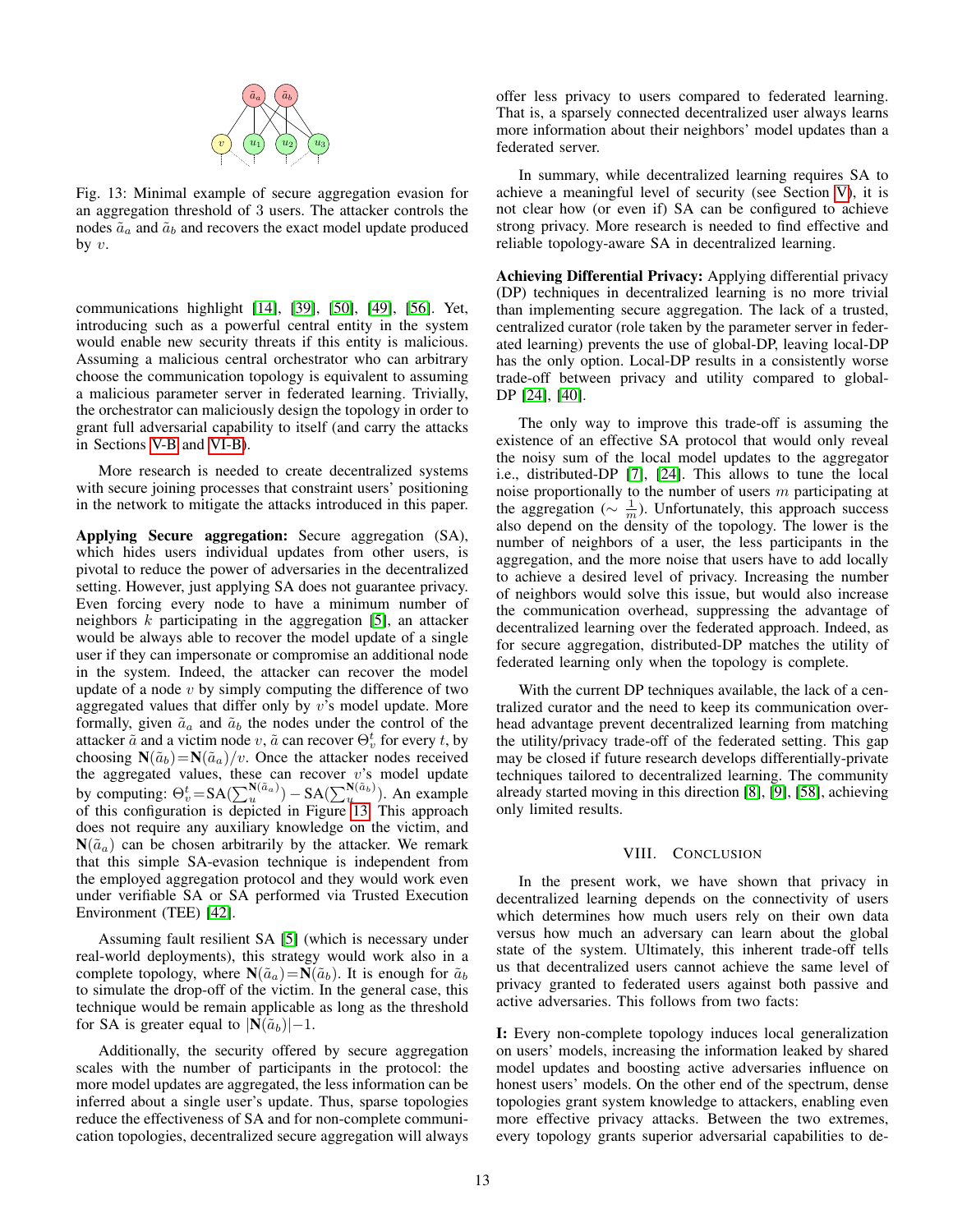centralized users compared to the ones achievable by federated users for the same setup.

II: Decentralized learning protocols allow adversarial users in the system to reach the same adversarial capabilities of a parameter server in federated learning.

Point II is particularly relevant in practice. Current realworld deployments of federated learning [\[15\]](#page-13-31), [\[36\]](#page-14-37), [\[61\]](#page-14-38) rely on the assumption of an honest-but-curious parameter server to guarantee a meaningful level of privacy to users [\[4\]](#page-13-1), [\[12\]](#page-13-2), [\[46\]](#page-14-1). However, applying this same trust model on decentralized learning, and, so, achieving comparable security, results in a consistently stronger assumption: Rather than trusting a single and clearly defined central server which is typically run by a well-established entity [\[15\]](#page-13-31), [\[61\]](#page-14-38), decentralized users must trust all their (likely unknown) neighbors.

In conclusion, while decentralization is in general a suitable approach to reduce the need for trust to increase users' privacy, the naive design of current decentralized learning protocols do not succeed at materializing the advantages of not relying on a central server. Thus, they do not offer any benefit over current, more practical federated solutions.

#### **REFERENCES**

- <span id="page-13-28"></span>[1] G. Baruch, M. Baruch, and Y. Goldberg, "A little is enough: Circumventing defenses for distributed learning," in *Advances in Neural Information Processing Systems*, H. Wallach, H. Larochelle, A. Beygelzimer, F. d'Alche-Buc, E. Fox, and R. Garnett, Eds., vol. 32. Curran ´ Associates, Inc., 2019.
- <span id="page-13-14"></span>[2] A. Bellet, R. Guerraoui, M. Taziki, and M. Tommasi, "Personalized and private peer-to-peer machine learning," 2018.
- <span id="page-13-15"></span>[3] P. Blanchard, E. M. El Mhamdi, R. Guerraoui, and J. Stainer, "Machine learning with adversaries: Byzantine tolerant gradient descent," in *NIPS*, 2017.
- <span id="page-13-1"></span>[4] F. Boenisch, A. Dziedzic, R. Schuster, A. S. Shamsabadi, I. Shumailov, and N. Papernot, "When the curious abandon honesty: Federated learning is not private," *CoRR*, vol. abs/2112.02918, 2021.
- <span id="page-13-23"></span>[5] K. Bonawitz, V. Ivanov, B. Kreuter, A. Marcedone, H. B. McMahan, S. Patel, D. Ramage, A. Segal, and K. Seth, "Practical secure aggregation for privacy-preserving machine learning," in *Proceedings of the 2017 ACM SIGSAC Conference on Computer and Communications Security*, ser. CCS '17. New York, NY, USA: Association for Computing Machinery, 2017, p. 1175–1191.
- <span id="page-13-13"></span>[6] S. Boukoros, M. Humbert, S. Katzenbeisser, and C. Troncoso, "On (the lack of) location privacy in crowdsourcing applications," in *USENIX Security Symposium*. USENIX Association, 2019, pp. 1859–1876.
- <span id="page-13-25"></span>[7] W.-N. Chen, C. A. Choquette-Choo, P. Kairouz, and A. T. Suresh, "The fundamental price of secure aggregation in differentially private federated learning," *arXiv preprint arXiv:2203.03761*, 2022.
- <span id="page-13-5"></span>[8] H.-P. Cheng, P. Yu, H. Hu, S. Zawad, F. Yan, S. Li, H. Li, and Y. Chen, "Towards decentralized deep learning with differential privacy," in Cloud Computing - CLOUD 2019. Berlin, Heidelberg: Springer-*Cloud Computing – CLOUD 2019.* Verlag, p. 130–145.
- <span id="page-13-30"></span>[9] E. Cyffers and A. Bellet, "Privacy amplification by decentralization," *arXiv preprint arXiv:2012.05326*, 2020.
- <span id="page-13-16"></span>[10] G. Damaskinos, E. M. E. Mhamdi, R. Guerraoui, R. Patra, and M. Taziki, "Asynchronous byzantine machine learning (the case of SGD)," in *ICML*, 2018.
- <span id="page-13-17"></span>[11] E.-M. El-Mhamdi, S. Farhadkhani, R. Guerraoui, A. Guirguis, L. N. Hoang, and S. Rouault, "Collaborative learning in the jungle," 2020.
- <span id="page-13-2"></span>[12] L. H. Fowl, J. Geiping, W. Czaja, M. Goldblum, and T. Goldstein, "Robbing the fed: Directly obtaining private data in federated learning with modified models," in *International Conference on Learning Representations*, 2022.
- <span id="page-13-3"></span>[13] J. Geiping, H. Bauermeister, H. Dröge, and M. Moeller, "Inverting gradients - how easy is it to break privacy in federated learning?" in *Advances in Neural Information Processing Systems*, H. Larochelle, M. Ranzato, R. Hadsell, M. F. Balcan, and H. Lin, Eds., vol. 33. Curran Associates, Inc., 2020, pp. 16 937–16 947.
- <span id="page-13-29"></span>[14] S. Goel, M. Robson, M. Polte, and E. G. Sirer, "Herbivore: A Scalable and Efficient Protocol for Anonymous Communication," Cornell University, Tech. Rep. 2003-1890, 2003.
- <span id="page-13-31"></span>[15] A. Hard, K. Rao, R. Mathews, S. Ramaswamy, F. Beaufays, S. Augenstein, H. Eichner, C. Kiddon, and D. Ramage, "Federated learning for mobile keyboard prediction," 2019.
- <span id="page-13-20"></span>[16] K. He, X. Zhang, S. Ren, and J. Sun, "Deep residual learning for image recognition," in *2016 IEEE Conference on Computer Vision and Pattern Recognition (CVPR)*, 2016, pp. 770–778.
- <span id="page-13-18"></span>[17] L. He, S. P. Karimireddy, and M. Jaggi, "Byzantine-robust decentralized learning via self-centered clipping," *arXiv preprint arXiv:2202.01545*, 2022.
- <span id="page-13-6"></span>[18] I. Hegedűs, G. Danner, and M. Jelasity, "Gossip learning as a decentralized alternative to federated learning," in *IFIP International Conference on Distributed Applications and Interoperable Systems*. Springer, 2019, pp. 74–90.
- <span id="page-13-26"></span>[19] B. Hitaj, G. Ateniese, and F. Perez-Cruz, "Deep models under the gan: Information leakage from collaborative deep learning," in *Proceedings of the 2017 ACM SIGSAC Conference on Computer and Communications Security*, ser. CCS '17. New York, NY, USA: Association for Computing Machinery, 2017, p. 603–618.
- <span id="page-13-4"></span>[20] K. Hsieh, A. Phanishayee, O. Mutlu, and P. Gibbons, "The non-iid data quagmire of decentralized machine learning," in *International Conference on Machine Learning*. PMLR, 2020, pp. 4387–4398.
- <span id="page-13-7"></span>[21] C. Hu, J. Jiang, and Z. Wang, "Decentralized federated learning: A segmented gossip approach," *arXiv preprint arXiv:1908.07782*, 2019.
- <span id="page-13-22"></span>[22] Y. Huang, S. Gupta, Z. Song, K. Li, and S. Arora, "Evaluating gradient inversion attacks and defenses in federated learning," in *Advances in Neural Information Processing Systems*, A. Beygelzimer, Y. Dauphin, P. Liang, and J. W. Vaughan, Eds., 2021.
- <span id="page-13-21"></span>[23] J. Jeon, J. Kim, K. Lee, S. Oh, and J. Ok, "Gradient inversion with generative image prior," in *Advances in Neural Information Processing Systems*, A. Beygelzimer, Y. Dauphin, P. Liang, and J. W. Vaughan, Eds., 2021.
- <span id="page-13-24"></span>[24] P. Kairouz, Z. Liu, and T. Steinke, "The distributed discrete gaussian mechanism for federated learning with secure aggregation," in *International Conference on Machine Learning*. PMLR, 2021, pp. 5201–5212.
- <span id="page-13-27"></span>[25] S. P. Karimireddy, L. He, and M. Jaggi, "Learning from history for byzantine robust optimization," in *International Conference on Machine Learning*. PMLR, 2021, pp. 5311–5319.
- <span id="page-13-8"></span>[26] A. Koloskova, T. Lin, S. U. Stich, and M. Jaggi, "Decentralized deep learning with arbitrary communication compression," in *International Conference on Learning Representations*, 2020.
- <span id="page-13-9"></span>[27] A. Koloskova, N. Loizou, S. Boreiri, M. Jaggi, and S. Stich, "A unified theory of decentralized SGD with changing topology and local updates," in *Proceedings of the 37th International Conference on Machine Learning*, ser. Proceedings of Machine Learning Research, H. D. III and A. Singh, Eds., vol. 119. PMLR, 13–18 Jul 2020, pp. 5381–5393.
- <span id="page-13-10"></span>[28] A. Koloskova, S. Stich, and M. Jaggi, "Decentralized stochastic optimization and gossip algorithms with compressed communication," in *Proceedings of the 36th International Conference on Machine Learning*, ser. Proceedings of Machine Learning Research, K. Chaudhuri and R. Salakhutdinov, Eds., vol. 97. PMLR, 09–15 Jun 2019, pp. 3478– 3487.
- <span id="page-13-19"></span>[29] A. Krizhevsky, "Learning multiple layers of features from tiny images," Tech. Rep., 2009.
- <span id="page-13-11"></span>[30] A. Lalitha, O. C. Kilinc, T. Javidi, and F. Koushanfar, "Peer-to-peer federated learning on graphs," *arXiv preprint arXiv:1901.11173*, 2019.
- <span id="page-13-12"></span>[31] A. Lalitha, S. Shekhar, T. Javidi, and F. Koushanfar, "Fully decentralized federated learning," in *Third workshop on Bayesian Deep Learning (NeurIPS)*, 2018.
- <span id="page-13-0"></span>[32] X. Lian, C. Zhang, H. Zhang, C.-J. Hsieh, W. Zhang, and J. Liu, "Can decentralized algorithms outperform centralized algorithms? a case study for decentralized parallel stochastic gradient descent," in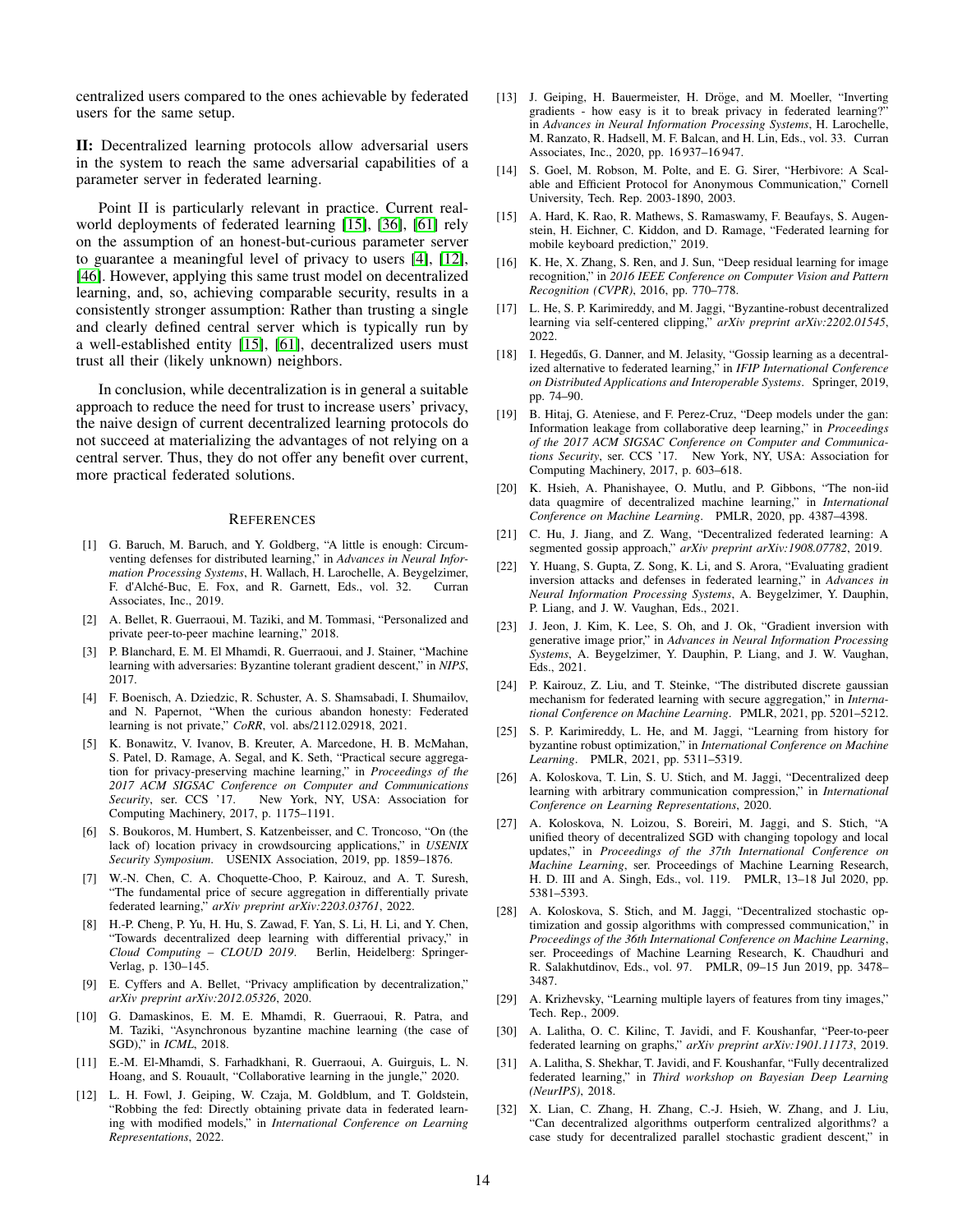*Proceedings of the 31st International Conference on Neural Information Processing Systems*, ser. NIPS'17. Red Hook, NY, USA: Curran Associates Inc., 2017, p. 5336–5346.

- <span id="page-14-21"></span>[33] Y. Long, V. Bindschaedler, L. Wang, D. Bu, X. Wang, H. Tang, C. A. Gunter, and K. Chen, "Understanding membership inferences on wellgeneralized learning models," *arXiv preprint arXiv:1802.04889*, 2018.
- <span id="page-14-6"></span>[34] S. Lu, Y. Zhang, and Y. Wang, "Decentralized federated learning for electronic health records," in *2020 54th Annual Conference on Information Sciences and Systems (CISS)*, 2020, pp. 1–5.
- <span id="page-14-0"></span>[35] B. McMahan, E. Moore, D. Ramage, S. Hampson, and B. A. y Arcas, "Communication-efficient learning of deep networks from decentralized data," in *Artificial intelligence and statistics*. PMLR, 2017, pp. 1273– 1282.
- <span id="page-14-37"></span>[36] H. B. McMahan, D. Ramage, K. Talwar, and L. Zhang, "Learning differentially private recurrent language models," *arXiv preprint arXiv:1710.06963*, 2017.
- <span id="page-14-28"></span>[37] L. Melis, C. Song, E. De Cristofaro, and V. Shmatikov, "Exploiting unintended feature leakage in collaborative learning," in *2019 IEEE Symposium on Security and Privacy (SP)*, 2019, pp. 691–706.
- <span id="page-14-29"></span>[38] N. Milad, S. Reza, and H. Amir, "Comprehensive privacy analysis of deep learning: Passive and active white-box inference attacks against centralized and federated learning," in *2019 IEEE Symposium on Security and Privacy (SP)*, 2019, pp. 739–753.
- <span id="page-14-30"></span>[39] P. Mittal and N. Borisov, "Shadowwalker: peer-to-peer anonymous communication using redundant structured topologies," in *Conference on Computer and Communications Security (CCS)*. ACM, 2009, pp. 161–172.
- <span id="page-14-35"></span>[40] M. Naseri, J. Hayes, and E. De Cristofaro, "Local and central differential privacy for robustness and privacy in federated learning," *arXiv preprint arXiv:2009.03561*, 2020.
- <span id="page-14-23"></span>[41] M. Nasr, R. Shokri, and A. Houmansadr, "Comprehensive privacy analysis of deep learning," in *Proceedings of the 2019 IEEE Symposium on Security and Privacy (SP)*, 2018, pp. 1–15.
- <span id="page-14-34"></span>[42] J. Nguyen, K. Malik, H. Zhan, A. Yousefpour, M. Rabbat, M. Malek, and D. Huba, "Federated learning with buffered asynchronous aggregation," *arXiv preprint arXiv:2106.06639*, 2021.
- <span id="page-14-4"></span>[43] T. Nishio and R. Yonetani, "Client selection for federated learning with heterogeneous resources in mobile edge," in *ICC 2019-2019 IEEE international conference on communications (ICC)*. IEEE, 2019, pp.  $1 - 7$ .
- <span id="page-14-24"></span>[44] X. Pan, M. Zhang, Y. Yan, J. Zhu, and M. Yang, "Theory-oriented deep leakage from gradients via linear equation solver," 2020.
- <span id="page-14-7"></span>[45] C. Pappas, D. Chatzopoulos, S. Lalis, and M. Vavalis, "Ipls: A framework for decentralized federated learning," in *2021 IFIP Networking Conference (IFIP Networking)*. IEEE, 2021, pp. 1–6.
- <span id="page-14-1"></span>[46] D. Pasquini, D. Francati, and G. Ateniese, "Eluding secure aggregation in federated learning via model inconsistency," 2021.
- <span id="page-14-8"></span>[47] Y. Pei, R. Mao, Y. Liu, C. Chen, S. Xu, F. Qiang, and B. E. Tech, "Decentralized federated graph neural networks," in *International Workshop on Federated and Transfer Learning for Data Sparsity and Confidentiality in Conjunction with IJCAI*, 2021.
- <span id="page-14-9"></span>[48] A. G. Roy, S. Siddiqui, S. Pölsterl, N. Navab, and C. Wachinger, "Braintorrent: A peer-to-peer environment for decentralized federated learning," *CoRR*, vol. abs/1905.06731, 2019.
- <span id="page-14-32"></span>[49] M. Schuchard, A. W. Dean, V. Heorhiadi, N. Hopper, and Y. Kim, "Balancing the shadows," in *Workshop on Privacy in the Electronic Society (WPES)*. ACM, 2010, pp. 1–10.
- <span id="page-14-31"></span>[50] F. Shirazi, M. Simeonovski, M. R. Asghar, M. Backes, and C. Díaz, "A survey on routing in anonymous communication protocols," *ACM Comput. Surv.*, vol. 51, no. 3, pp. 51:1–51:39, 2018.
- <span id="page-14-14"></span>[51] R. Shokri and V. Shmatikov, "Privacy-preserving deep learning," in *2015 53rd Annual Allerton Conference on Communication, Control, and Computing (Allerton)*, 2015.
- <span id="page-14-22"></span>[52] R. Shokri, M. Stronati, C. Song, and V. Shmatikov, "Membership inference attacks against machine learning models," in *2017 IEEE symposium on security and privacy (SP)*. IEEE, 2017, pp. 3–18.
- <span id="page-14-19"></span>[53] L. Song and P. Mittal, "Systematic evaluation of privacy risks of machine learning models," in *30th USENIX Security Symposium (USENIX Security 21)*, 2021, pp. 2615–2632.
- <span id="page-14-5"></span>[54] P. Vanhaesebrouck, A. Bellet, and M. Tommasi, "Decentralized collaborative learning of personalized models over networks," in *Artificial Intelligence and Statistics*. PMLR, 2017, pp. 509–517.
- <span id="page-14-10"></span>[55] T. Vogels, L. He, A. Koloskova, S. P. Karimireddy, T. Lin, S. U. Stich, and M. Jaggi, "Relaysum for decentralized deep learning on heterogeneous data," in *Thirty-Fifth Conference on Neural Information Processing Systems*, 2021.
- <span id="page-14-33"></span>[56] Q. Wang, P. Mittal, and N. Borisov, "In search of an anonymous and secure lookup: attacks on structured peer-to-peer anonymous communication systems," in *Conference on Computer and Communications Security, (CCS)*, E. Al-Shaer, A. D. Keromytis, and V. Shmatikov, Eds. ACM, 2010, pp. 308–318.
- <span id="page-14-2"></span>[57] Y. Wen, J. Geiping, L. Fowl, M. Goldblum, and T. Goldstein, "Fishing for user data in large-batch federated learning via gradient magnification," 2022.
- <span id="page-14-36"></span>[58] H. Xiao, Y. Ye, and S. Devadas, "Local differential privacy in decentralized optimization," *arXiv preprint arXiv:1902.06101*, 2019.
- <span id="page-14-15"></span>[59] L. Xiao and S. P. Boyd, "Fast linear iterations for distributed averaging," *Syst. Control. Lett.*, 2004.
- <span id="page-14-11"></span>[60] H. Xing, O. Simeone, and S. Bi, "Decentralized federated learning via sgd over wireless d2d networks," in *2020 IEEE 21st International Workshop on Signal Processing Advances in Wireless Communications (SPAWC)*. IEEE, 2020, pp. 1–5.
- <span id="page-14-38"></span>[61] T. Yang, G. Andrew, H. Eichner, H. Sun, W. Li, N. Kong, D. Ramage, and F. Beaufays, "Applied federated learning: Improving google keyboard query suggestions," *ArXiv*, vol. abs/1812.02903, 2018.
- <span id="page-14-20"></span>[62] S. Yeom, I. Giacomelli, M. Fredrikson, and S. Jha, "Privacy risk in machine learning: Analyzing the connection to overfitting," in *2018 IEEE 31st computer security foundations symposium (CSF)*. IEEE, 2018, pp. 268–282.
- <span id="page-14-16"></span>[63] D. Yin, Y. Chen, K. Ramchandran, and P. L. Bartlett, "Byzantinerobust distributed learning: Towards optimal statistical rates," *CoRR*, vol. abs/1803.01498, 2018.
- <span id="page-14-25"></span>[64] H. Yin, A. Mallya, A. Vahdat, J. M. Alvarez, J. Kautz, and P. Molchanov, "See through gradients: Image batch recovery via gradinversion," in *2021 IEEE/CVF Conference on Computer Vision and Pattern Recognition (CVPR)*. Los Alamitos, CA, USA: IEEE Computer Society, jun 2021, pp. 16 332–16 341.
- <span id="page-14-12"></span>[65] B. Ying, K. Yuan, Y. Chen, H. Hu, P. Pan, and W. Yin, "Exponential graph is provably efficient for decentralized deep training," *Advances in Neural Information Processing Systems*, vol. 34, 2021.
- <span id="page-14-13"></span>[66] B. Ying, K. Yuan, H. Hu, Y. Chen, and W. Yin, "Bluefog: Make decentralized algorithms practical for optimization and deep learning," *arXiv preprint arXiv:2111.04287*, 2021.
- <span id="page-14-17"></span>[67] Y. Yuan, R. Chen, C. Sun, M. Wang, F. Hua, X. Yi, T. Yang, and J. Liu, "Defed: A principled decentralized and privacy-preserving federated learning algorithm," 2021.
- <span id="page-14-18"></span>[68] Z. Zhang, K. Xie, Q. Cai, and M. Fu, "A bp-like distributed algorithm for weighted average consensus," in *ASCC*, 2019.
- <span id="page-14-26"></span>[69] J. Zhu and M. B. Blaschko, "R-GAP: recursive gradient attack on privacy," *CoRR*, vol. abs/2010.07733, 2020.
- <span id="page-14-3"></span>[70] L. Zhu, Z. Liu, and S. Han, "Deep leakage from gradients," in *Advances in Neural Information Processing Systems*, H. Wallach, H. Larochelle, A. Beygelzimer, F. d'Alché-Buc, E. Fox, and R. Garnett, Eds., vol. 32. Curran Associates, Inc., 2019.

#### <span id="page-14-27"></span>APPENDIX A

#### ADVERSARIAL NEIGHBORS DISCOVERY & TOPOLOGY MAPPING

Under deployment, weights are computed in finite precision. Then, due to floating-point arithmetic, Eq. [12](#page-7-1) does not always result in a precise 0. For the practical case, it is enough to search for:

<span id="page-14-39"></span>
$$
\underset{Q \in \mathbb{N}(\tilde{a})}{\arg \min} |\Theta_v^{t + \frac{1}{2}} - (\tilde{\Theta}_Q + \tilde{\nabla}_Q)|, \tag{18}
$$

obtaining almost perfect accuracy (see Eq. [12\)](#page-7-1). To validate this claim, we use the torus topology, the worst-case for the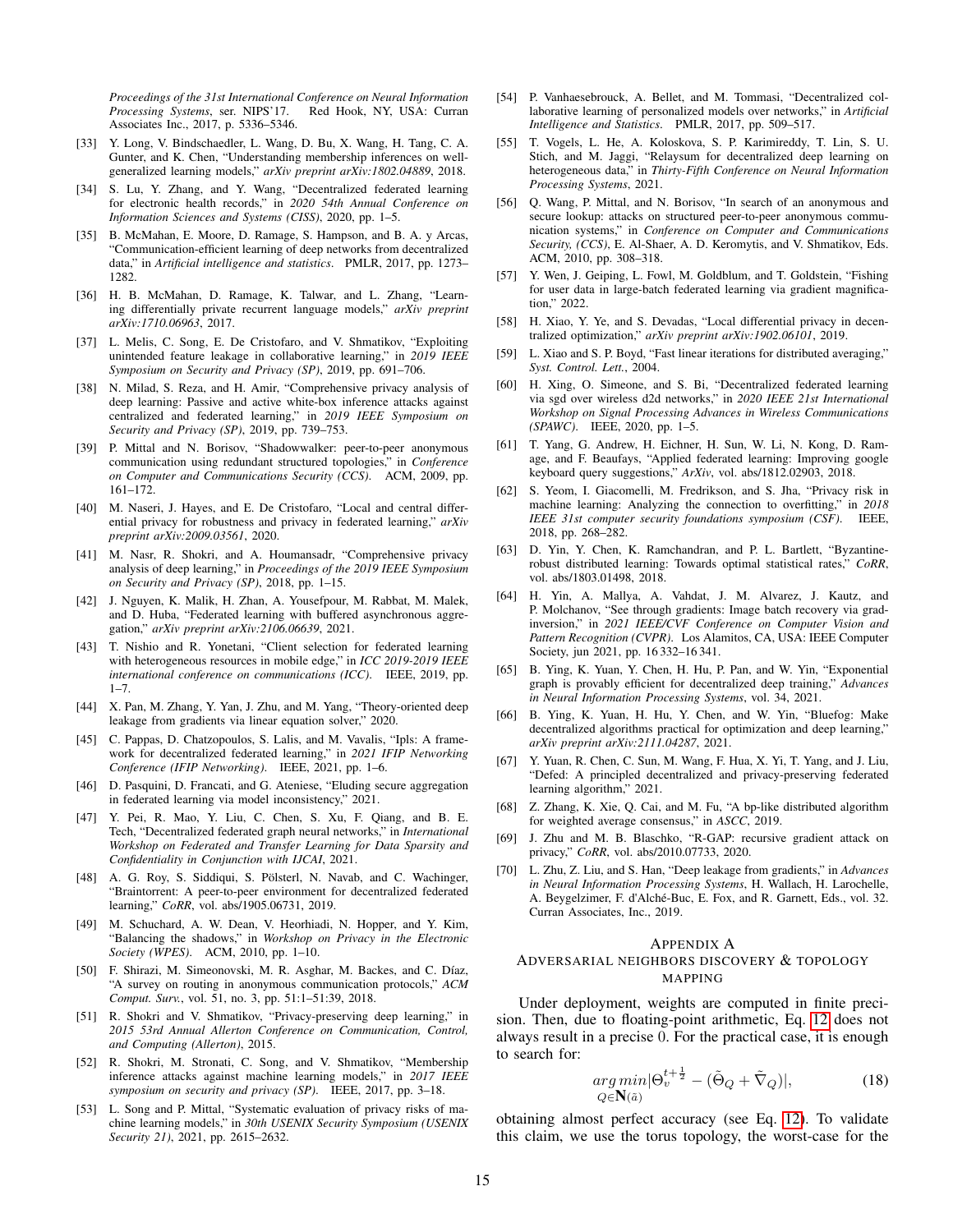adversary given its intrinsic regularity. Concretely, we consider a torus-16 topology where the attacker is fully connected and wants to enumerate the local connections of all the other users in the system. We train a ResNet20 architecture on CIFAR-10 for 10 rounds. We then use the model updates received by the attacker to recover other users' neighbors using Eq. [18.](#page-14-39) For efficiency reasons, we assume a maximum degree of 10 for honest users (while the actual maximum degree is 5). We repeat the experiment 32 times. Eq. [18](#page-14-39) finds the exact set of neighbors for every node 98.7% of the time.

Yet, it is possible that due to finite precision arithmetic a subset  $Q \neq N(v)$  such that  $E(Q) \leq E(N(v))$  exists (see Eq. [12\)](#page-7-1). To reduce this probability, it is enough to run Eq. [18](#page-14-39) when the consensus distance is high. In the malicious case, the attacker can force large consensus distance by introducing disagreement among users, e.g., sending different model updates to different neighbors within the same round. In the passive case, the adversary can compute Eq. [18](#page-14-39) on different rounds and take the  $Q$  that minimizes  $E(Q)$  over the multiple rounds.

# <span id="page-15-0"></span>APPENDIX B DETAILS ON MODEL TRAINING

In this section, we detail the training procedure of decen-tralized models. The code is available.<sup>[4](#page-15-4)</sup>

- Training set partition: The training set is uniformly partitioned among users. Given a training set  $X$ : every user gets a disjointed sample from X of size  $\frac{|X|}{n}$ , where  $n$  is number of users in the system. No data augmentation is performed.
- **Optimizer:** We use SGD with momentum  $(\alpha = 0.9)$ .
- **Learning rate:** We anneal the learning rate during the training to speed up consensus for the decentralized systems. The initial learning rate is set to 0.1, then we scale it by 0.1 at iterations 200, 350 and 450 during the training. We do not schedule the learning for federated learning.
- Batch size: 256.
- Stop condition: We train the models with *earlystopping*. We stop the training when the accuracy of the average of the local models on the validation set stops improving (with a *patience* of 3).

## <span id="page-15-3"></span>APPENDIX C

# STATE-OVERRIDE ATTACK WITH INEXACT INFORMATION

When the users are forced to send their updates synchronously in the decentralized protocol, an attacker can rely on the model updates of the previous time step to carry out the state-override attack. Of course, this results in an inexact suppression of the current state of the victim. In this case, the error is proportional to the average of the gradient signals of the target's neighbors and the target one. This error diminishes as the training proceeds. We show this in Figure [14,](#page-15-5) where the state-override attack with inexact information is carried out on the topology described in Figure [7,](#page-7-0) where node  $v$  is the target

<span id="page-15-5"></span>

Fig. 14: Percentage of local state erased using the stateoverride attack with inexact information for the topology in Figure [7.](#page-7-0)

<span id="page-15-1"></span>

Fig. 15: Comparison between echo attack based on marginalized model (green) and received model (cyan) for CIFAR-100, *torus-36* and ResNet20.

<span id="page-15-6"></span>

Fig. 16: Average, estimated privacy risk on two different combinations of communication topologies and training sets for distributed and federated learning (ResNet20 architecture).

and  $\tilde{a}$  is the attacker. In the worst-case, earlier in the training, the attacker suppresses 98.7% of the local state of the target. At the end of the training, it approaches values close to 100%. We conclude that the state-override attack is effective even when adversaries cannot choose when to send their updates.

# <span id="page-15-2"></span>APPENDIX D ADDITIONAL RESULTS

In this section we present additional results for configurations different from the one reported in the main body of the paper

<span id="page-15-4"></span><sup>4</sup><https://github.com/spring-epfl/PrivacyDecentralizedLearning>